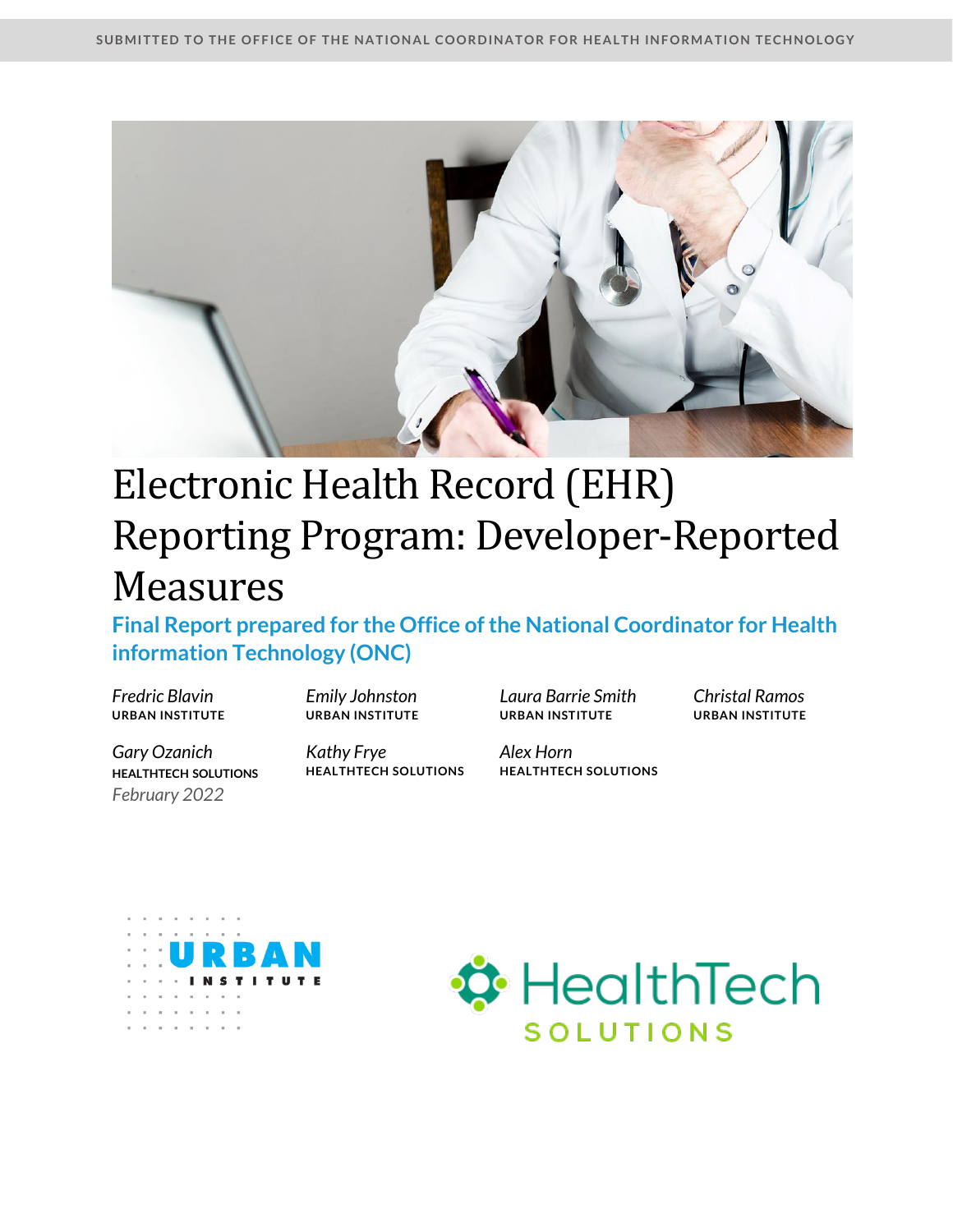

#### **ABOUT THE URBAN INSTITUTE**

The nonprofit Urban Institute is a leading research organization dedicated to developing evidence-based insights that improve people's lives and strengthen communities. For 50 years, Urban has been the trusted source for rigorous analysis of complex social and economic issues; strategic advice to policymakers, philanthropists, and practitioners; and new, promising ideas that expand opportunities for all. Our work inspires effective decisions that advance fairness and enhance the well-being of people and places.

Copyright © February 2022. Urban Institute. Permission is granted for reproduction of this file, with attribution to the Urban Institute. Cover image by vandame/Shutterstock.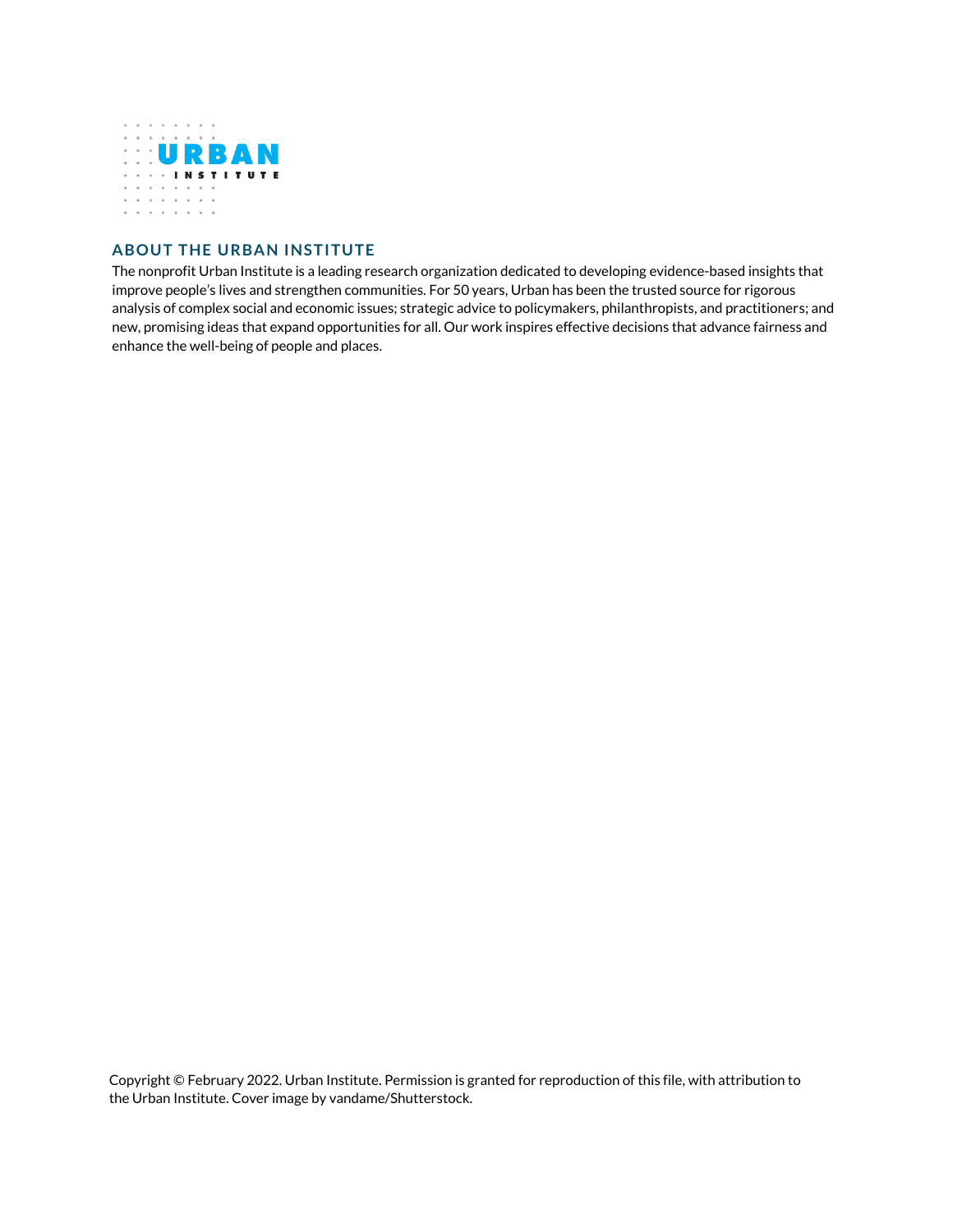# **Contents**

| <b>Acknowledgments</b>                     | iv |
|--------------------------------------------|----|
| <b>Introduction</b>                        | 5  |
| Background                                 | 5  |
| Approach to Identifying Developer Measures | 6  |
| <b>HITAC and Public Feedback</b>           | 8  |
| <b>Feedback Contributors</b>               | 8  |
| Feedback Themes and Resulting Revisions    | 10 |
| High-level Feedback                        | 10 |
| Domain and Measure Specific Feedback       | 11 |
| <b>Potential Future Measures</b>           | 14 |
| <b>Feasibility Testing</b>                 | 15 |
| Process 15                                 |    |
| Findings                                   | 16 |
| <b>Revised Developer-Reported Criteria</b> | 24 |
| <b>Conclusion: Issues to Consider</b>      | 29 |
| <b>Appendix</b>                            | 31 |
| <b>Statement of Independence</b>           | 36 |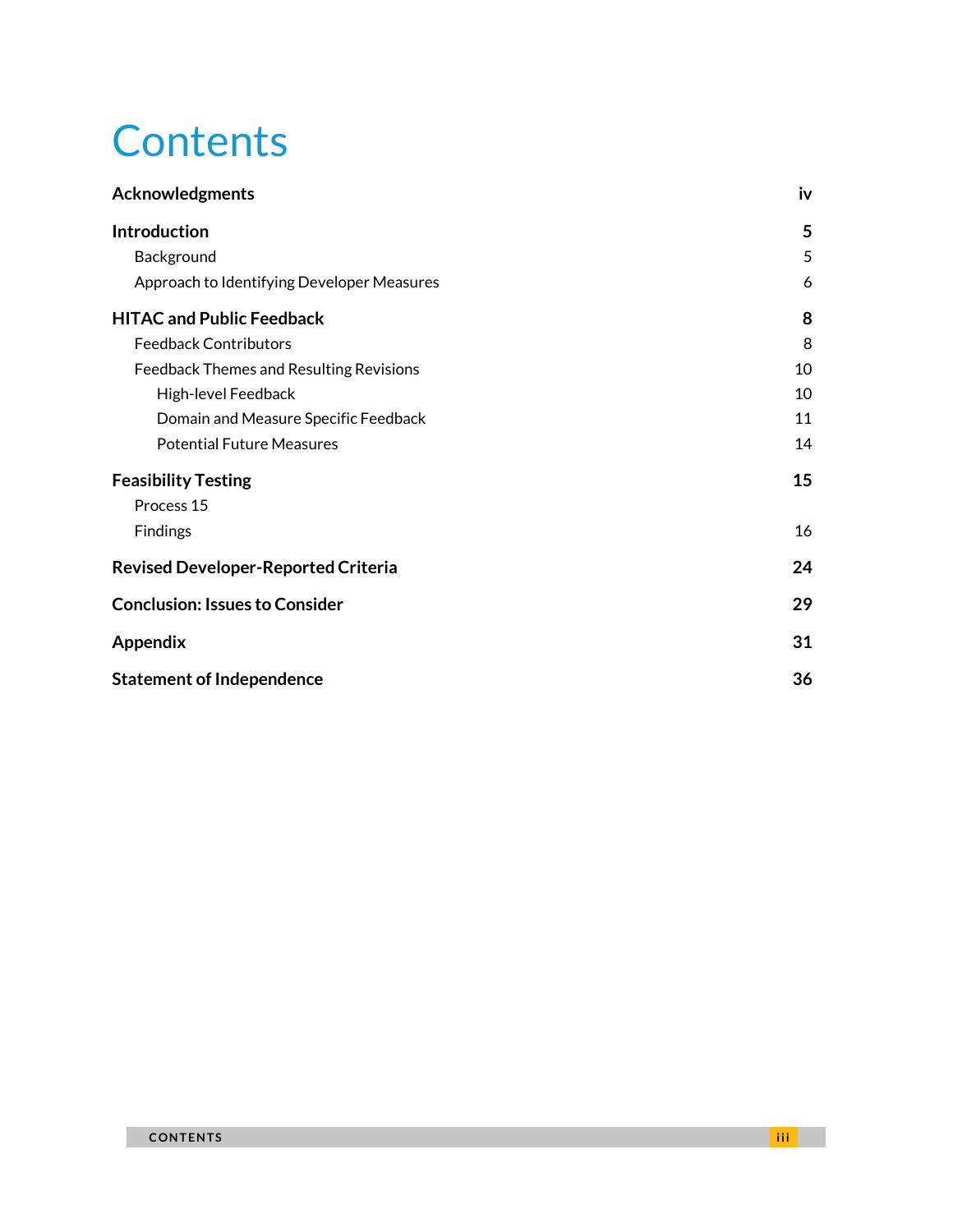# <span id="page-3-0"></span>Acknowledgments

This report was funded by the Office of the National Coordinator for Health Information Technology (ONC). We are grateful to them and to all our funders, who make it possible for Urban to advance its mission.

The views expressed are those of the authors and should not be attributed to the Urban Institute, its trustees, or its funders. Funders do not determine research findings or the insights and recommendations of Urban experts. Further information on the Urban Institute's funding principles is available at [urban.org/fundingprinciples](https://www.urban.org/aboutus/our-funding/funding-principles)[.](#page-34-0)<sup>i</sup>

The authors are grateful to members of the public, subject matter experts, and stakeholders who provided feedback on the measures, including those on the EHR Reporting Program HITAC Task Force. They also thank Kellie McDermott for her editorial assistance.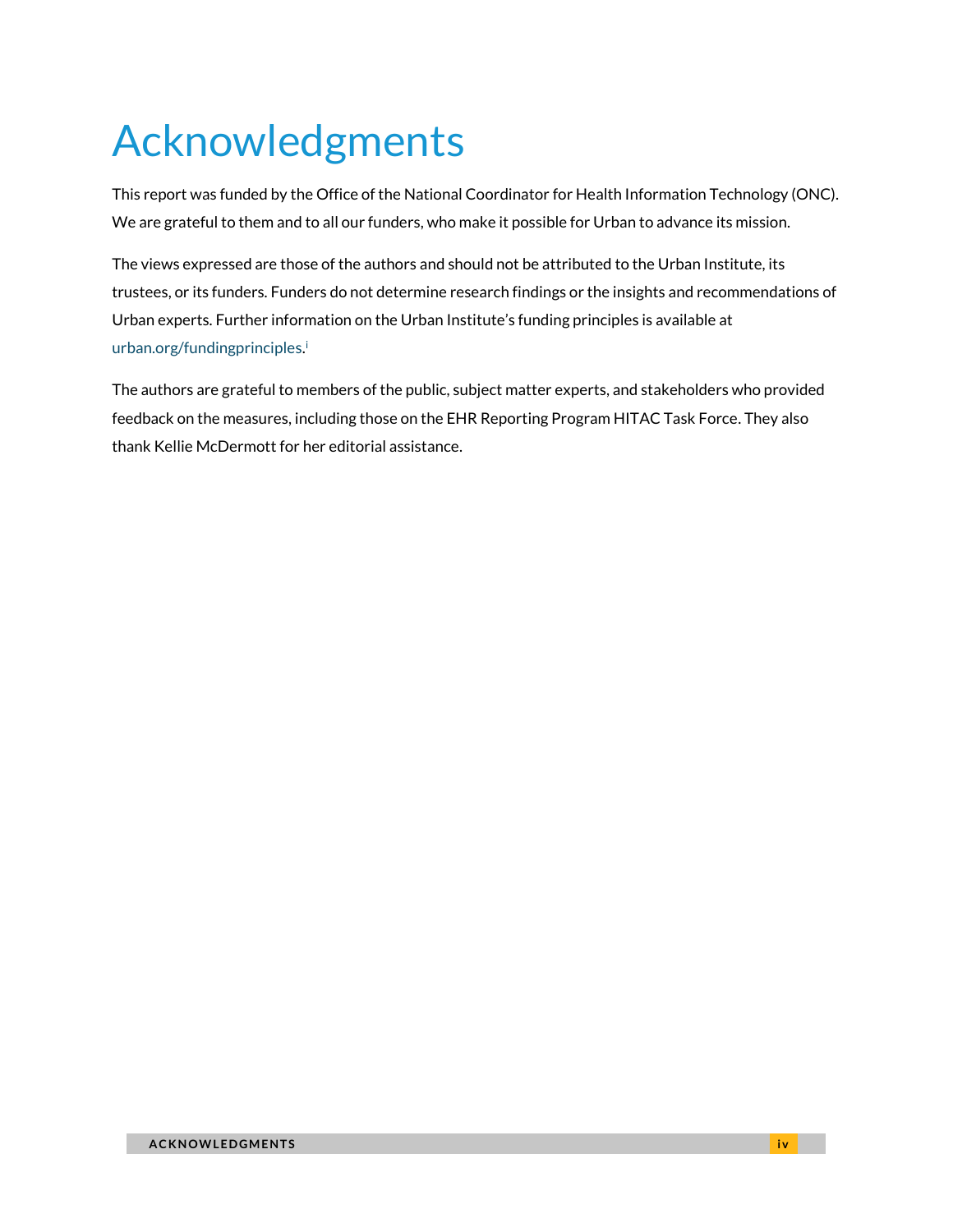# <span id="page-4-0"></span>Introduction

## <span id="page-4-1"></span>Background

[The 21st Century Cures Act \(Cures Act\)](https://www.federalregister.gov/documents/2020/05/01/2020-07419/21st-century-cures-act-interoperability-information-blocking-and-the-onc-health-it-certification)<sup>ii</sup> directed the US Department of Health and Human Services to establish th[e Electronic Health Record \(EHR\) Reporting Program.](https://www.healthit.gov/topic/certification-health-it/ehr-reporting-program) [iii](#page-34-0) The Office of the National Coordinator for Health Information Technology (ONC) contracted with the Urban Institute, and its subcontractor, HealthTech Solutions, to support development of the program. The EHR Reporting Program was intended to reflect voluntary end users' and developers' reporting of comparative information on certified health information technology (IT).

The Urban Institute (hereinafter referred to as Urban for brevity) and HealthTech Solutions (herein referred to as HTS for brevity) hav[e published voluntary user measures](https://www.urban.org/research/publication/electronic-health-record-reporting-program-voluntary-user-reported-criteria)<sup>[iv](#page-34-0)</sup> for the EHR Reporting Program designed to provide publicly available, comparative information on certified health IT products to inform health IT users' purchasing and implementation decisions. These measures were informed by a 60-day public feedback period and focus on the domains identified under the Cures Act—interoperability, usability and usercentered design, privacy and security, conformance to certification standards—and other categories as appropriate to evaluate the performance of certified health IT. ONC does not plan to implement these voluntary user-reported measures at this time.

The EHR Reporting Program also includes measures that developers of certified health IT will be required to report on as a condition and maintenance of certification under the ONC Health IT Certification Program. These developer measures aim to address information gaps in the health IT marketplace and provide insights on how certified health IT is being used. The first set of measures focuses on interoperability, with an emphasis on patient access, public health information exchange, clinical care information exchange, and standards adoption and conformance.

This report presents the developer measures and concludes the Urban Institute and HealthTech Solutions' work to support ONC in the development of this program. The report includes:

- A description of the steps taken to identify developer measures;
- A summary of Health Information Technology Advisory Committee (HITAC) and public feedback and measure updates that were made in response to the initial set of draft measures;
- A description of feasibility testing conducted with developers and measure updates made based on findings; and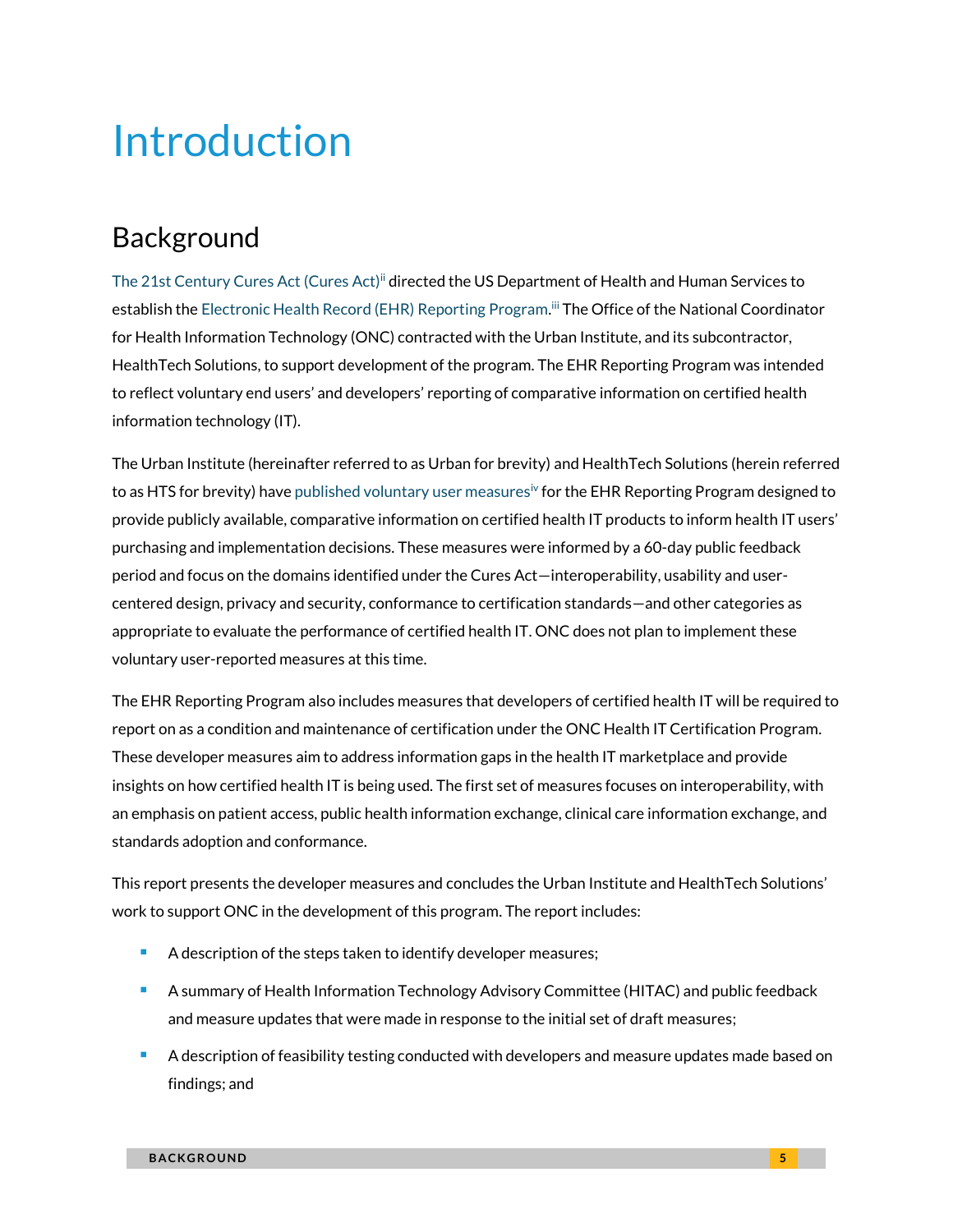■ The revised developer reporting measures.

In addition, we include recommendations based on the input we have received for ONC to consider as they move forward with implementing the program.

## <span id="page-5-0"></span>Approach to Identifying Developer Measures

Identification and refinement of the developer measures occurred in three phases:

- 1. Identification of draft measures to publish for public and HITAC review;
- 2. Revision of measures based on HITAC and public feedback; and
- 3. Refinement of measures based on feasibility testing.

Throughout these phases, the number and focus of the measures was narrowed (see Figure 1).

#### FIGURE 1. STEPS TO IDENTIFY AND REFINE DEVELOPER MEASURES



The identification phase is described in this section, while steps taken to update the measures based on HITAC and public feedback and feasibility testing are described in the subsequent sections.

Identification of developer measures began with a broad literature and market scan that occurred in the fall of 2020 to identify potential measures based on topics named in the Cures Act. The scan included a focus on whether measures could potentially be reported through automatic capture using audit logs and other existing data. It included:

■ A review of existing requirements related to certified health IT across federal programs;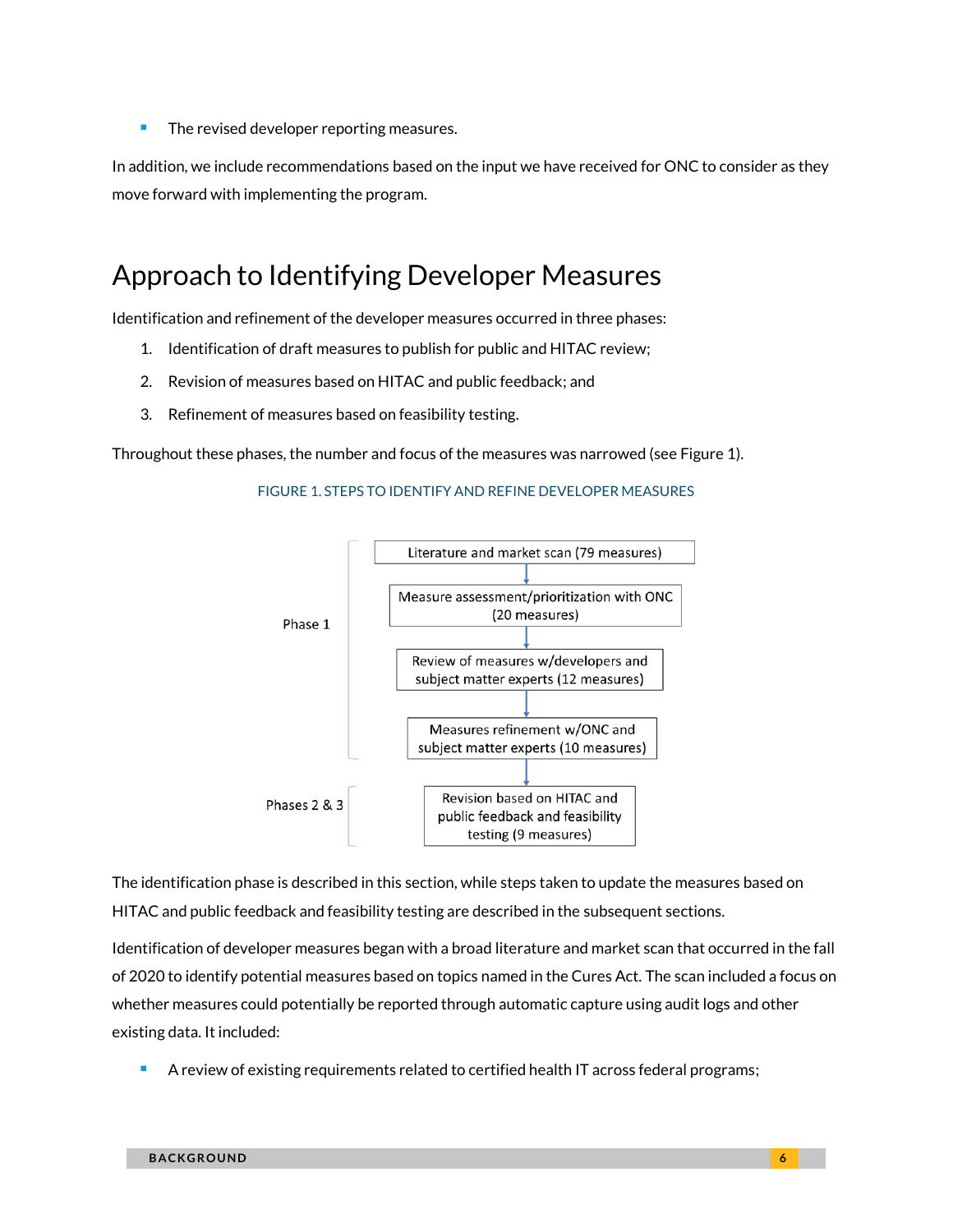- A review of ONC documents, reports, peer-reviewed and grey literature (see Table 1A in Appendix); and
- Market research discussions with subject matter experts (see Table 2A in Appendix).

The scan resulted in 79 potential measures. However, findings suggested that automatic capture and reporting of measures is not likely feasible in the near future. In close partnership with ONC, we prioritized and drafted 20 measures to discuss in eight semi-structured interviews with developers of certified health IT and subject matter experts conducted in January 2021 (see Table 3A in Appendix). We identified organizations and interviewed participants through a purposive sample based upon initial discussion with ONC, followed by a snowball method to identify additional individuals or organizations. Interviews focused on measure value, reliability, collection burden, and generalizability. Based on interview findings, the 20 measures were further narrowed down to 12 measures.

In close partnership with ONC and other subject matter experts, measures were further refined to align with ONC policy priorities. Ultimately, 10 measures were moved forward for public and HITAC review. The aim of these measures was to address information gaps in the health IT marketplace and provide insights on how certified health IT is being used. These measures focused on interoperability, with an emphasis on patient access, public health information exchange, clinical care information exchange, and standards adoption and conformance.

The approach for selecting the 10 draft measures considered the following:

- The extent to which the measures related to priority interoperability functions;
- The potential for the measures to evolve and expand to other measure categories in future iterations of the Conditions and Maintenance of Certification requirements under the ONC Health IT Certification Program;
- Relevance of the measures to ONC policy priorities and broader stakeholder interests;
- Whether the value of the measures is net greater than the burden for collecting the measures;
- Whether the measures require regulation to be obtained;
- Whether the effort required to report the measures are not duplicative of other data collection;
- Whether developers can report the measures on a product level and across their customer base(s); and
- Whether the measures can be trended.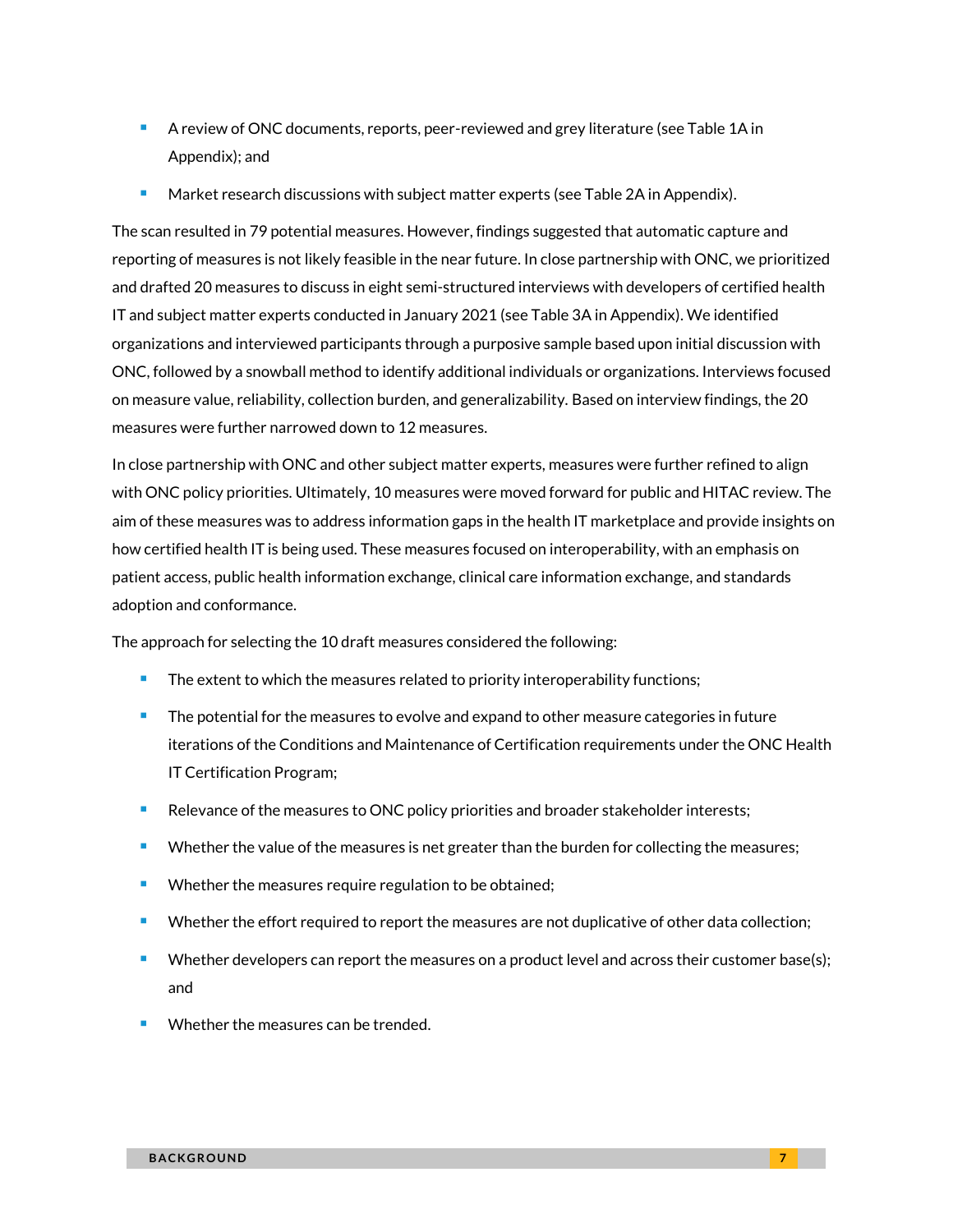# <span id="page-7-0"></span>HITAC and Public Feedback

ONC, with support from the Urban/HTS team, convened a HITAC Task Force from July 15 to September 9,  $2021$ , to mak[e recommendations](https://www.healthit.gov/sites/default/files/page/2021-10/2021-09-09_EHRRP_TF_2021__HITAC%20Recommendations_Report_signed_508.pdf)<sup>[v](#page-34-0)</sup> to prioritize and improve the draft set of 10 developer measures for the EHR Reporting Program. In addition[, written public feedback](https://www.urban.org/sites/default/files/2021/10/05/electronic_health_record_ehr_draft_developer-reported_public_comments.pdf)<sup>yi</sup> on the draft developer measures<sup>[vi](#page-34-0)i</sup> was collected through an Urban Institute email inbox between July 14 and September 14, 2021.

Both the HITAC and public were asked to provide feedback on the following topics:

- Frequency of reporting (e.g., annually, biannually, or quarterly);
- Data granularity (e.g., subgroups, product vs. developer level, single values vs. distributions);
- Appropriateness of look-back periods (e.g., active patients seen within last 12 or 24 months);
- Clarity of definitions and measurement;
- Benefit of measures relative to burden of collecting data;
- How to address potential interpretation challenges;
- Potential burden on users of certified health IT (e.g., clinicians);
- Potential burden on small or start up developers of certified health IT; and
- Value of measures to provide insights on interoperability to multiple stakeholders.

In this section, we describe the participants in the HITAC Task Force and public commenters to provide context for interpreting feedback. We then summarize their feedback and describe the approach to updates made to measures in response.

## <span id="page-7-1"></span>Feedback Contributors

There were 12 members of the HITAC Task Force representing researchers, clinical providers and health care organizations, public health, developers of certified health IT, and a health insurance company. We also received 21 written public comments representing clinical providers, health care organizations, developers of certified health IT, a health insurance company, and other stakeholders and experts in health IT. A breakdown of HITAC Task Force and public feedback contributors by category is presented in Table 1.

Some contextual factors should be kept in mind when interpreting the HITAC recommendations and public comments. First, the Task Force charge was to focus on prioritizing and improving draft measures, while the public comments included broader feedback on the program and measures. In addition, the Task Force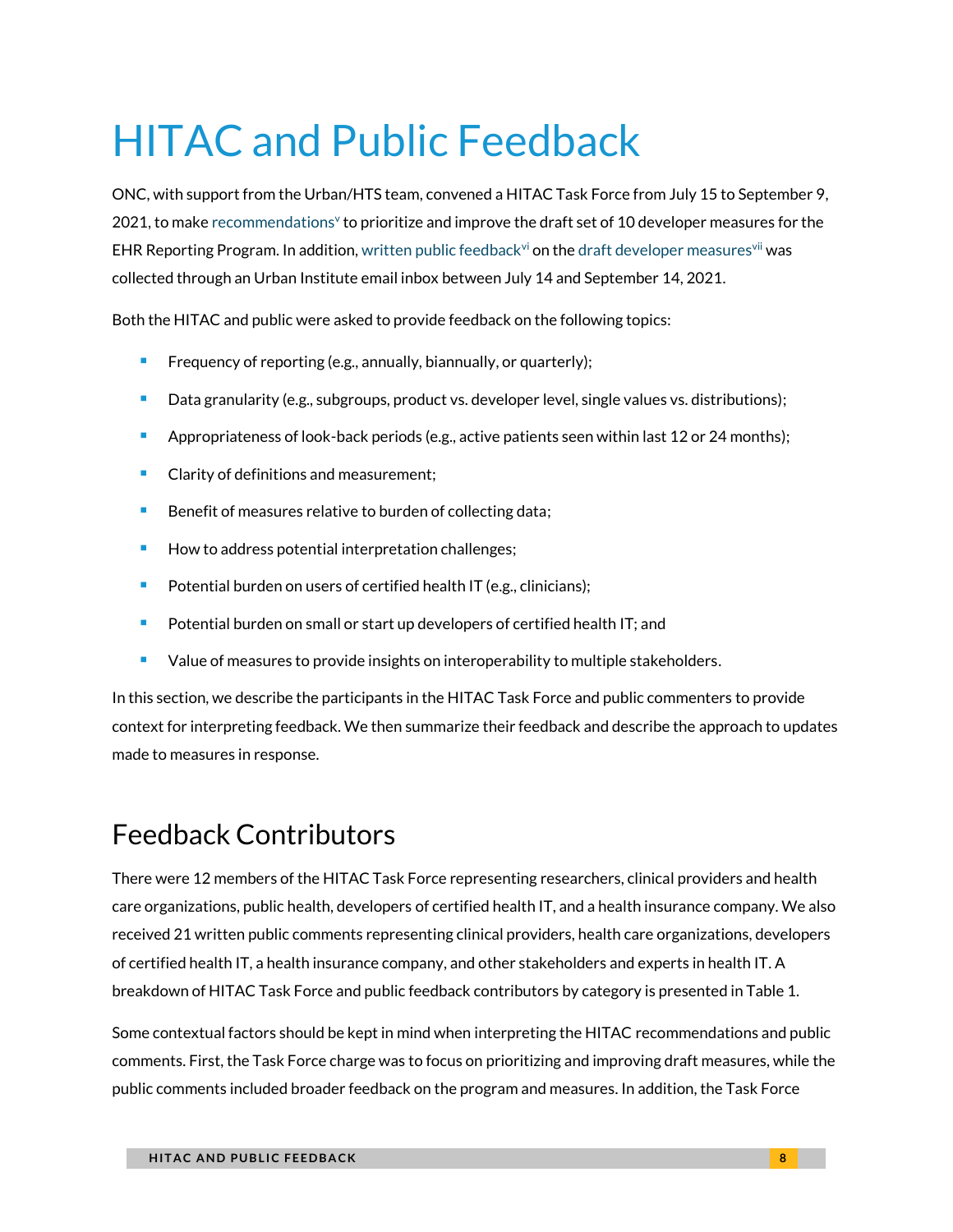feedback had more emphasis on the value of the measures, largely because researchers, providers, and policy experts were more heavily represented in the Task Force than among public commenters. In contrast, the public comments included more developer representation, which increased the focus on the burden of reporting measures. In addition, comments related to public health were more heavily represented in the public comments than on the Task Force.

Some other factors worth noting are that the overlap between organizations represented on the Task Force and by public comments may amplify some views; Anthem, Inc., Epic Systems, OCHIN, and Washington State Department of Health were represented on both the Task Force and in submitted public comments. Furthermore, the timing of public comment submissions and content indicate the Task Force meetings and recommendations also influenced comments. Finally, some coordination among developer commenters was evident given use of the same language and reference to the EHR Association's comments in other developer's comments.

| HITAC Task Force (n=12)                                                                                                                                                                                                                                                                                                                       | <b>Public Comments (n=21)</b>                                                                                                                                                                                                                              |
|-----------------------------------------------------------------------------------------------------------------------------------------------------------------------------------------------------------------------------------------------------------------------------------------------------------------------------------------------|------------------------------------------------------------------------------------------------------------------------------------------------------------------------------------------------------------------------------------------------------------|
| Clinical Providers, Researchers and Other Health Care                                                                                                                                                                                                                                                                                         |                                                                                                                                                                                                                                                            |
| Raj Ratwani, PhD (co-chair), MedStar Health<br>Jill Shuemaker, RN, (co-chair), ABFM Foundation<br>Abby Sears, MBA, MHA, OCHIN<br>Kenneth Mandl, MD, MPH, Boston Children's Hospital<br>Jim Jirjis, MD, MBA, HCA Healthcare<br>Joseph Kunisch, PhD, RN-BC, Harris Health<br>Steven Lane, MD, MPH Sutter Health<br>Steven Waldren, MD, MS, AAFP | American Academy of Nutrition and Dietetics<br>National Association of ACOs<br>OCHIN Inc.<br>Pew Charitable Trusts<br><b>Premier Healthcare Alliance</b><br><b>Quest Diagnostics</b><br><b>Texas Medical Association</b><br><b>Veterans Administration</b> |
| <b>Public Health</b>                                                                                                                                                                                                                                                                                                                          |                                                                                                                                                                                                                                                            |
| Bryant Karras, MD, Washington State Dept. of Health                                                                                                                                                                                                                                                                                           | Washington State Dept. of Health<br>Oregon Health Authority<br>Tennessee Department of Health                                                                                                                                                              |
| Developers of Certified Health IT                                                                                                                                                                                                                                                                                                             |                                                                                                                                                                                                                                                            |
| Sasha TerMaat, Epic<br>Zahid Butt, MD, Medisolv                                                                                                                                                                                                                                                                                               | Epic Systems Corporation<br>Allscripts<br><b>Cerner Corporation</b><br><b>EHR Association</b><br>MEDITECH, Inc.                                                                                                                                            |
| Other                                                                                                                                                                                                                                                                                                                                         |                                                                                                                                                                                                                                                            |
| Sheryl Turney, MEd, Anthem                                                                                                                                                                                                                                                                                                                    | Anthem<br>American Medical Informatics Association<br><b>Chart Lux Consulting</b><br><b>Connected Health Initiative</b><br>Healthcare Leadership Council                                                                                                   |

#### **TABLE 1. HITAC TASK FORCE AND PUBLIC FEEDBACK CONTRIBUTORS BY CATEGORY**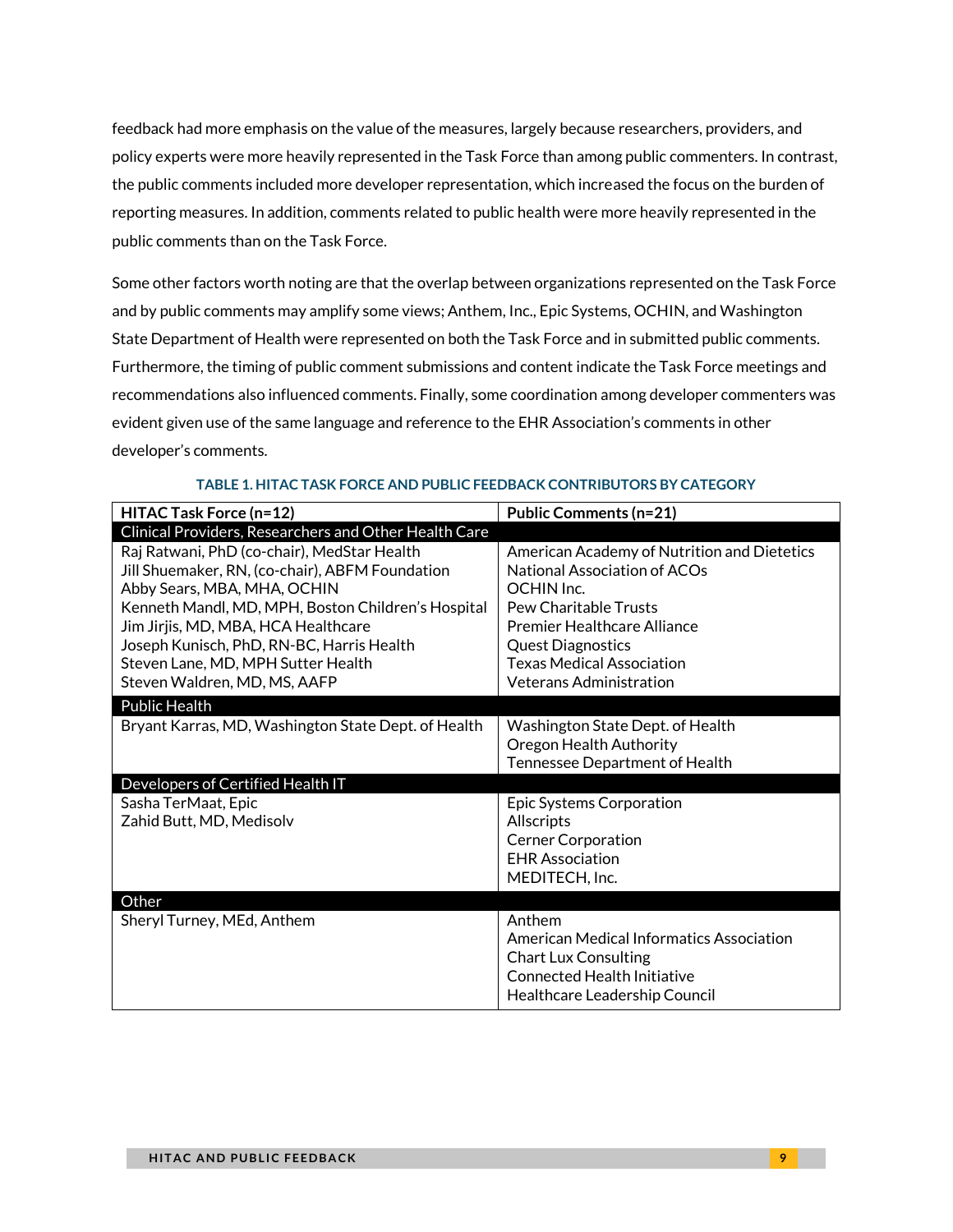# <span id="page-9-0"></span>Feedback Themes and Resulting Revisions

We received a range of thoughtful and detailed feedback from the HITAC recommendations and in the submitted public comments. We aimed to be responsive to comments while continuing to consider ONC's priorities and the opportunity to address some concerns through future iterations of the program.

Below, we summarize high-level feedback from the HITAC and public comments, and then summarize major feedback for each measure domain where there was agreement and disagreement between the HITAC recommendations and the public feedback. We also describe how we revised measures in response to specific feedback. Finally, we summarize feedback received on potential future measures.

As a reference, Table 2 summarizes the measures posted for review by the HITAC and public. Additional details can be found in the [final HITAC recommendations report](https://www.healthit.gov/sites/default/files/page/2021-10/2021-09-09_EHRRP_TF_2021__HITAC%20Recommendations_Report_signed_508.pdf)<sup>y</sup> and th[e public comments](https://www.urban.org/sites/default/files/2021/10/05/electronic_health_record_ehr_draft_developer-reported_public_comments.pdf)<sup>[vi](#page-34-0)</sup> on the draft developer measures.

| Domain                    | <b>Measures</b>                                                                        |
|---------------------------|----------------------------------------------------------------------------------------|
| <b>Patient Access</b>     | Use of different methods for access to electronic health info<br>1.                    |
|                           | Use of third party patient-facing apps<br>2.                                           |
|                           | 3.<br>Collection of app privacy policy                                                 |
| <b>Public Health</b>      | Sending vaccination data to Immunization Information Systems<br>1.                     |
| Information               | Querying of IIS by health care providers using certified health IT<br>2.               |
| Exchange                  | Submission of data to public health via third-party apps or Application<br>3.          |
|                           | Programming Interfaces (APIs)                                                          |
|                           | Percentage of patients using write-back functionality on third party, registered<br>4. |
|                           | patient-facing apps                                                                    |
| Clinical care             | Viewing summary of care records<br>1.                                                  |
| information               | Use of 3rd party clinician-facing apps<br>2.                                           |
| exchange                  |                                                                                        |
| <b>Standards Adoption</b> | Use of Fast Healthcare Interoperability Resources (FHIR) profiles by<br>1.             |
| and Conformance           | clinician-facing apps                                                                  |
|                           | Use of FHIR profiles by patient-facing apps<br>2.                                      |
|                           | Use of FHIR bulk data<br>3.                                                            |
| Data Quality and          | By data element, percentages of data complete<br>1.                                    |
| Completeness              |                                                                                        |
|                           |                                                                                        |

### **TABLE 2. DOMAINS AND MEASURES POSTED FOR HITAC AND PUBLIC FEEDBACK**

<span id="page-9-1"></span>Note: Italicized measures were posted as potential future measures.

### **High-level Feedback**

Overall, both the HITAC and public commenters saw value in the focus on interoperability and emphasized the value of standards adoption and conformance measures and public health measures over patient access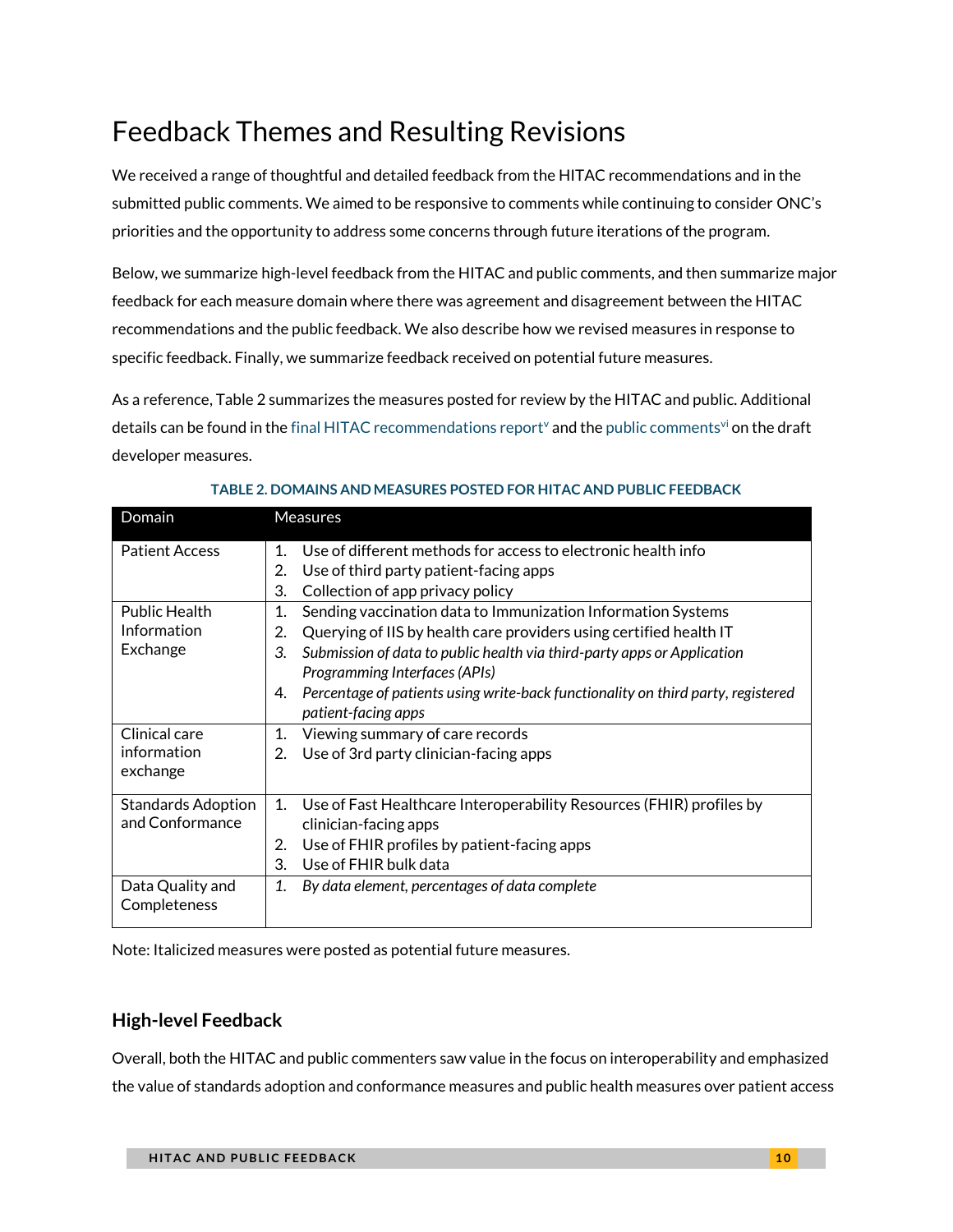and clinical care measures. The public commenters generally agreed with the HITAC recommendations on specific measure specification (further described below), but there were points of disagreement.

The HITAC and public commenters agreed that many of the measures will be complex for developers to report. There were multiple public comments that raised concern over whether the measures may ultimately increase the cost of certified health IT products for users; to reduce burdens and costs, commenters suggested prioritizing fewer measures, using a phased approach to introduce a few measures at a time, and/or have stratifications as a future goal of the program. They also noted potential redundancy between the measures, Real World Testing, and Promoting Interoperability requirements.

In addition, the public raised concerns and had confusion over the purpose of the EHR Reporting Program as reflected in the developer measures. Multiple comments reflected a lack of clarity on whether the program should only measure what is required for certification, or if they should measure things that go beyond the requirements to address product inadequacies or push towards interoperability goals. Developers of certified health IT had concerns that measures focus on the usage of products by customer organizations rather than product performance. In addition, commenters raised concerns that not all Cures Act domains are covered by the draft developer measures (such as usability and user-centered design and privacy and security, which were areas of focus in the previously published user measures). Commenters also suggested several additional measure topics to be considered for the program, including safety, social determinants of health, information blocking, and quality reporting.

### <span id="page-10-0"></span>**Domain and Measure Specific Feedback**

In Table 2, we summarize the HITAC and public feedback themes received in each measure domain and our approach to revising the measures accordingly. As previously noted, detailed recommendations from the HITAC can be found in their [final report,](https://www.healthit.gov/sites/default/files/page/2021-10/2021-09-09_EHRRP_TF_2021__HITAC%20Recommendations_Report_signed_508.pdf)<sup>[v](#page-34-0)</sup> and individua[l public comments](https://www.urban.org/sites/default/files/2021/10/05/electronic_health_record_ehr_draft_developer-reported_public_comments.pdf)<sup>[vi](#page-34-0)</sup> are posted on the Urban Institute [website.](https://www.urban.org/policy-centers/health-policy-center/projects/ehr-reporting-program)<sup>[xiii](#page-34-0)</sup>

In addition, based on HITAC and public feedback, the following updates were made across all measures:

- Measures are to be reported annually for a 12-month reporting period to minimize burden and align with the frequency of other related programs;
- <sup>◼</sup> July 1 June 30 is used as a default for a 12-month reporting period, primarily to prevent differences in seasonal vaccine popularity from complicating public health measures $^1;$

<sup>1</sup>Following the feasibility testing process, we chose to align the reporting period with other reporting programs to be based on the calendar year.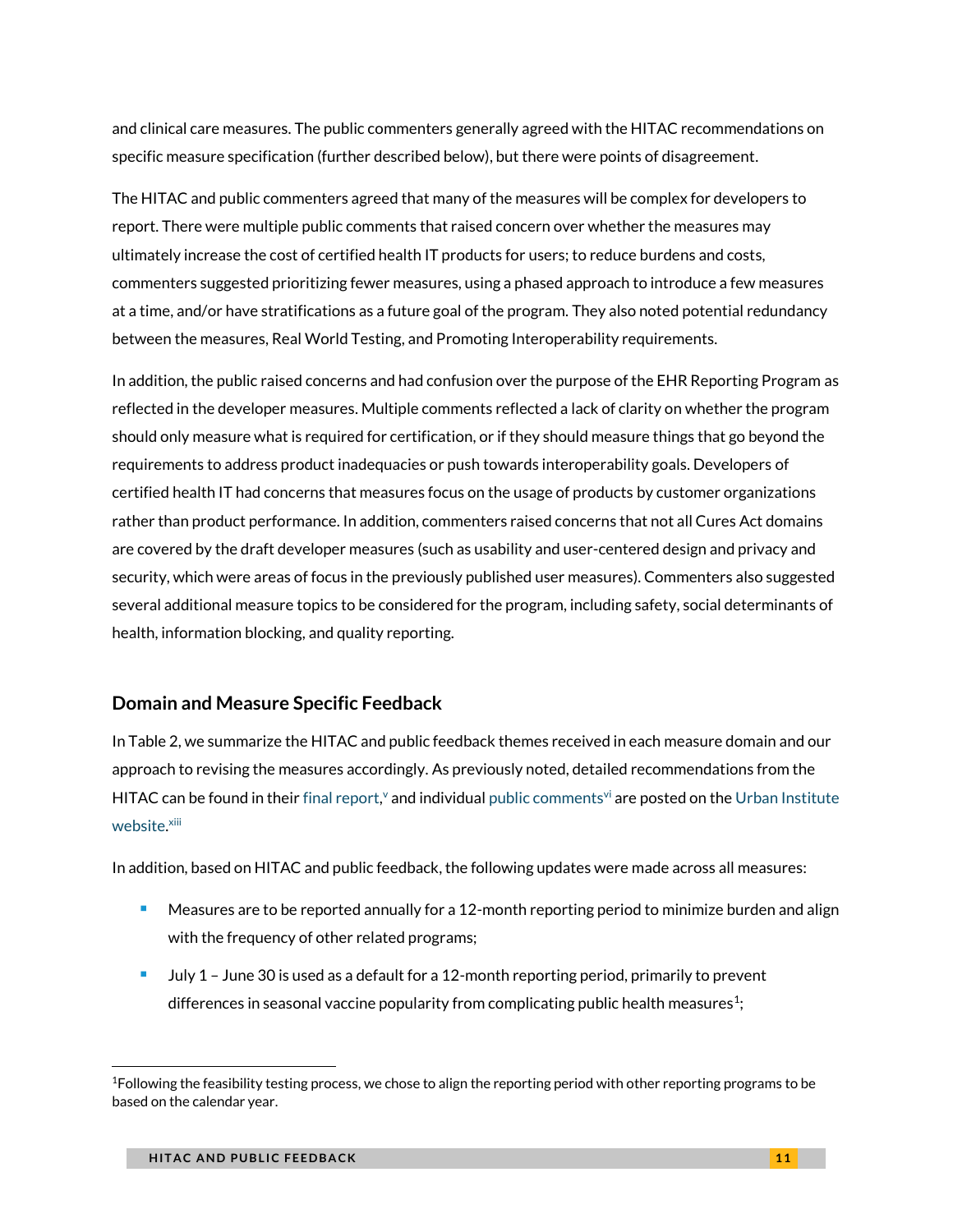- Where possible, metrics will be reported at the product level (this was the HITAC recommendation, though there was variability among commenters whether this is feasible); and
- No lookback period beyond the reporting period is included.

#### **TABLE 3. HITAC AND PUBLIC FEEDBACK AND APPROACHES TO REVISION**

| <b>Feedback</b> |                                                                                                                                                                                                                                                          |    | <b>Approach to Revisions</b>                                                                                                                                        |
|-----------------|----------------------------------------------------------------------------------------------------------------------------------------------------------------------------------------------------------------------------------------------------------|----|---------------------------------------------------------------------------------------------------------------------------------------------------------------------|
|                 | <b>Patient Access Measures</b>                                                                                                                                                                                                                           |    |                                                                                                                                                                     |
| п               | HITAC and most commenters agreed to prioritize<br>measure on access methods and remove app privacy<br>policy measures                                                                                                                                    | п  | Kept use of different methods for<br>accessing electronic health<br>information measure                                                                             |
| ×               | HITAC and several commenters agreed sustained<br>usage dimension of the access methods measure<br>should be removed                                                                                                                                      | F  | Removed sustained usage measure<br>components and revised<br>stratifications to reduce                                                                              |
| п               | Multiple developers recommended removal of<br>measure on use of third party patient-facing apps and<br>said identifying method of patient access,<br>determining number of users, and identifying<br>sustained access would be complex to report/collect | o. | complexity/burden<br>Removed use of third party patient-<br>facing apps and app privacy<br>measures                                                                 |
|                 | and may reflect app and patterns of access to care<br>more than the CEHRT product                                                                                                                                                                        | ×  | Made additional specification<br>updates to the use of different<br>methods for accessing health                                                                    |
| r.              | Several commenters recommended stratification by<br>patient characteristics should be a future goal of the<br>program because stratifications add significant<br>complexity and much of the data collection burden<br>falls on providers                 |    | information measure based on<br>HITAC recommendations, such as<br>including only active patients in the<br>numerator and removing numerator<br>1d (neither method). |
|                 | <b>Public Health Measures</b>                                                                                                                                                                                                                            |    |                                                                                                                                                                     |
| I.              | HITAC and some commenters emphasized the<br>importance of defining "successful" exchange and<br>challenges                                                                                                                                               | F  | Kept both initial measures on<br>sending vaccination data to IIS and<br>querying of IIS by providers                                                                |
| ×               | HITAC and many commenters raised concerns over<br>the reporting burden of the multiple sub-categories                                                                                                                                                    | F  | Limited subgroups to IIS submitted<br>to/received from                                                                                                              |
| $\blacksquare$  | Some commenters raised concerns over the value-<br>added and the appropriateness of the measures                                                                                                                                                         |    | Considered other types of public<br>health exchange for future                                                                                                      |
| ×               | Many commented on how variation in state<br>regulatory environments and IIS capabilities/data                                                                                                                                                            | П  | measures<br>Made additional updates to measure                                                                                                                      |
|                 | quality can make it challenging to use these measures<br>for comparative purposes                                                                                                                                                                        |    | specification based on HITAC<br>recommendations, such as updating<br>the numerators and denominators<br>of each public health measure                               |
|                 |                                                                                                                                                                                                                                                          |    | Measure 1 (sending): Updated<br>$\circ$<br>the numerator and<br>denominator from "number of<br>individuals" to "number of<br>immunizations administered"            |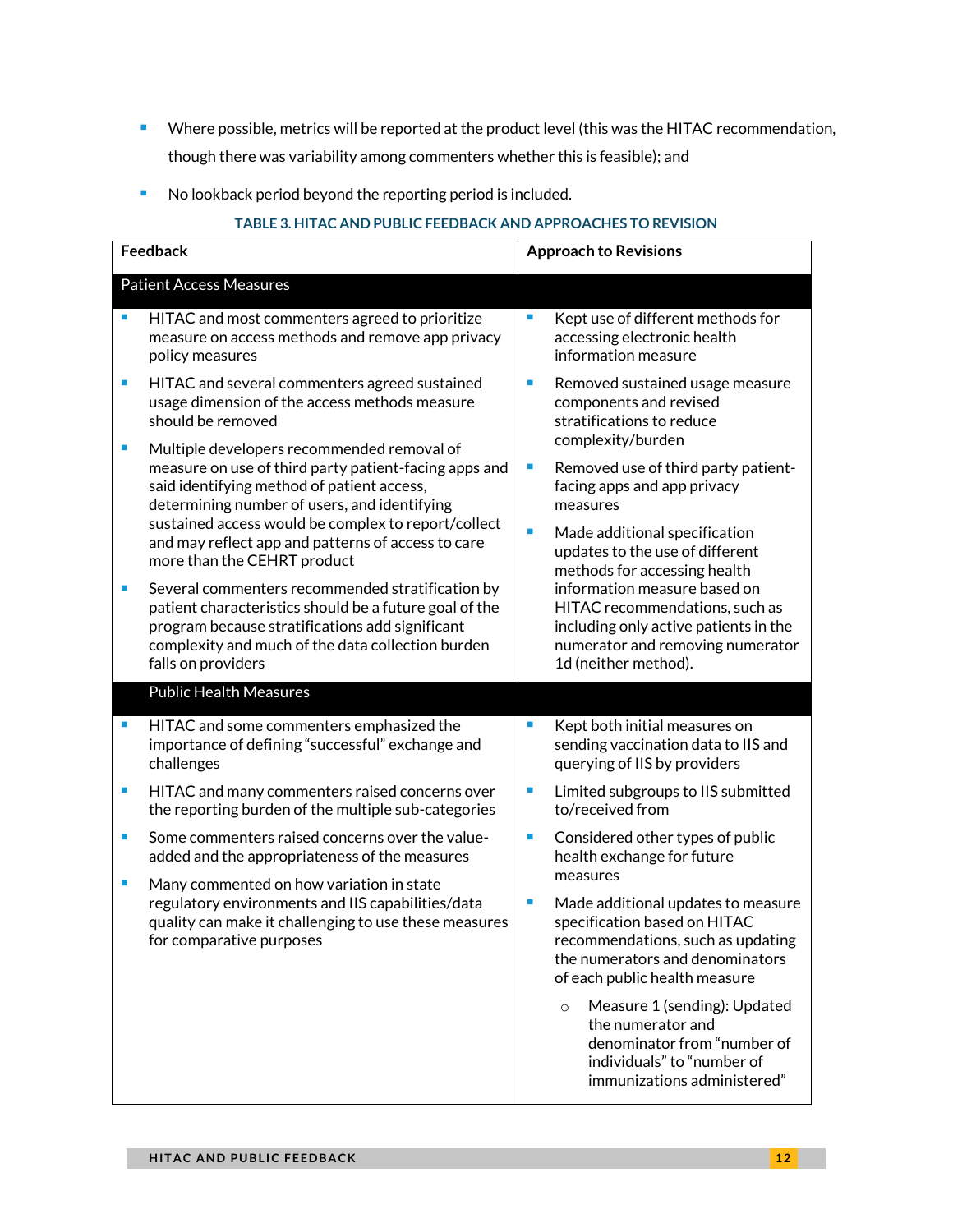|                                                                                                    |                                                                                                                                                                   |    | Measure 2 (queries): Changed<br>$\circ$<br>denominator from "number of<br>individuals" to "number of<br>encounters"; updated<br>numerator to "number of query<br>responses from the IIS<br>received".                                                                             |
|----------------------------------------------------------------------------------------------------|-------------------------------------------------------------------------------------------------------------------------------------------------------------------|----|-----------------------------------------------------------------------------------------------------------------------------------------------------------------------------------------------------------------------------------------------------------------------------------|
|                                                                                                    | <b>Clinical Care Measures</b>                                                                                                                                     |    |                                                                                                                                                                                                                                                                                   |
| п                                                                                                  | HITAC and developers agreed to count any<br>Consolidated-Clinical Document Architecture (C-<br>CDA) document received, not just Summary of Care                   | ×  | Kept measure on clinical data<br>received from external source with<br>recommended changes from HITAC                                                                                                                                                                             |
|                                                                                                    | C-CDA document types                                                                                                                                              | П  | Moved measure on clinician-facing                                                                                                                                                                                                                                                 |
| п                                                                                                  | HITAC and multiple developers recommended<br>aligning these measures with the Standards Adoption<br>and Conformance measures domain to eliminate any<br>duplicity |    | apps to the Standards and<br>Conformance category to eliminate<br>any duplicity                                                                                                                                                                                                   |
| п                                                                                                  | Multiple developers recommended removal of all<br>measures in this category, particularly the use of<br>third party clinician-facing apps                         | ×  | Made additional updates to measure<br>specification based on HITAC<br>recommendations, such as using the<br>term incorporate instead of parse                                                                                                                                     |
| п                                                                                                  | Multiple developers suggested focusing on what the<br>CEHRT does, which is to ingest and reconcile discrete                                                       |    | and integrate for the C-CDA<br>measure.                                                                                                                                                                                                                                           |
|                                                                                                    | data elements into the patient's record in the EHR                                                                                                                | ×. | Accepted the recommendation for<br>the definition of viewing to be<br>having an open document displayed<br>to a user, whether the display<br>includes all or a subset of the data<br>received, regardless of whether the<br>user scrolls through or clicks on any<br>of the data. |
|                                                                                                    | <b>Standards Adoption and Conformance</b>                                                                                                                         |    |                                                                                                                                                                                                                                                                                   |
| ш                                                                                                  | HITAC and public suggested measures should focus<br>on FHIR Resources over US Core and Non-Core<br>Profiles                                                       | П  | Moved forward with clinician-facing<br>apps, patient-facing apps, and bulk<br>FHIR initially using an aggregated                                                                                                                                                                  |
| П                                                                                                  | HITAC and public commented Bulk FHIR measure<br>denominator needed refinement                                                                                     |    | customer measure as the<br>denominator                                                                                                                                                                                                                                            |
| ш                                                                                                  | HITAC recommended adding measures on electronic<br>health information export, vendor availability of apps<br>and cost of API use                                  | ×  | Added vendor availability of apps<br>and Electronic Health Information<br>(EHI) Export as new measures                                                                                                                                                                            |
| ш                                                                                                  | Commenters raised challenges for developers to<br>track app use and calculate measures                                                                            | ×. | Considered API cost data, app types<br>by provider/user, technical<br>measures of data                                                                                                                                                                                            |
| ш                                                                                                  | While HITAC focused on FHIR APIs, commenters<br>suggested measuring all APIs                                                                                      |    | volume/throughput, refinement of<br>denominators as future measures.                                                                                                                                                                                                              |
| п                                                                                                  | While HITAC suggested reporting separately for<br>inpatient and outpatient settings, commenters                                                                   | ш  | Consider reporting on a semi-annual<br>basis.                                                                                                                                                                                                                                     |
| suggested denominators be aggregated across sites<br>to reduce complexity and increase feasibility |                                                                                                                                                                   | ×  | Data completeness and quality<br>measures were identified as                                                                                                                                                                                                                      |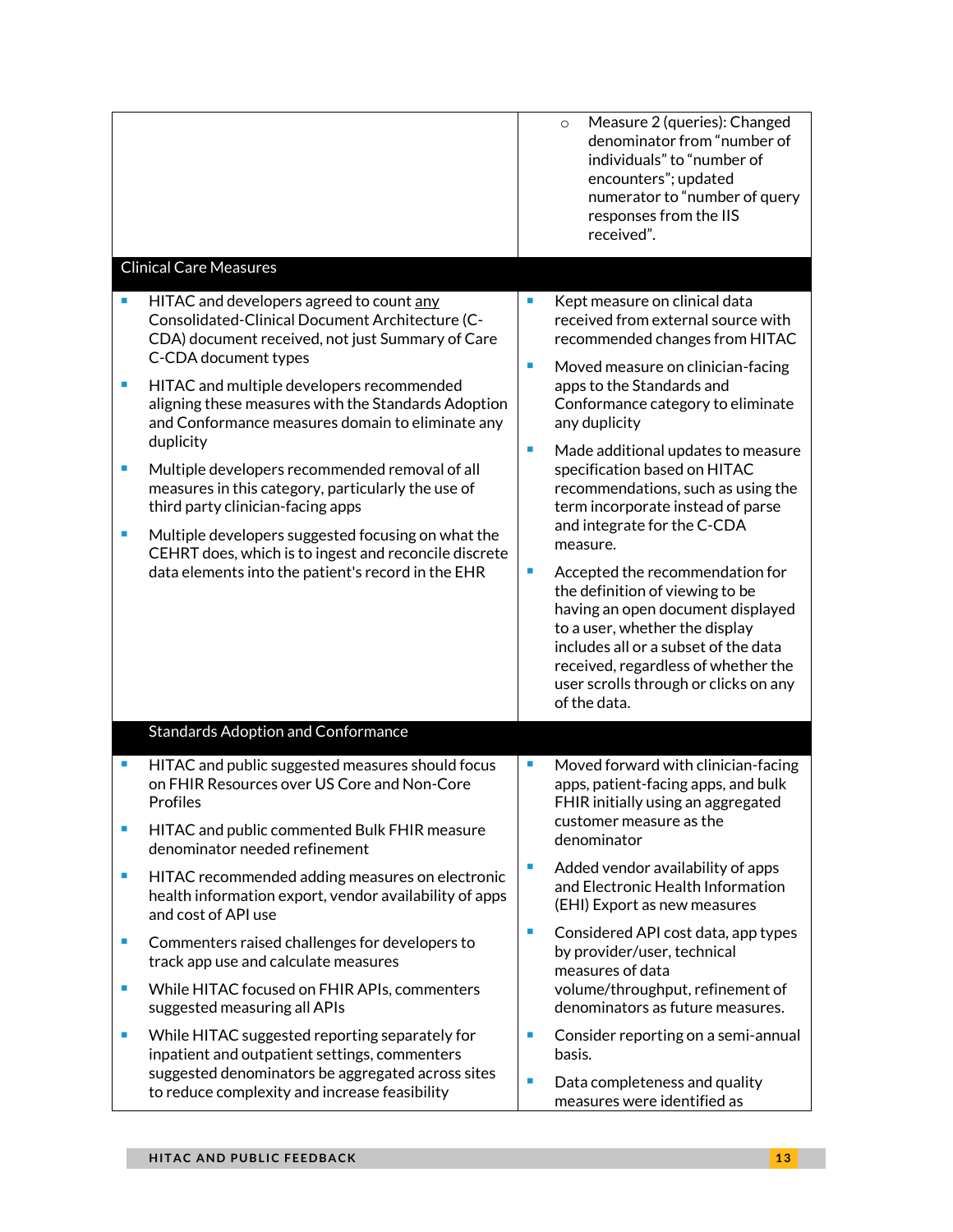|  | potentially being better associated<br>with other reporting programs due<br>to influence of customer<br>organizational factors. |
|--|---------------------------------------------------------------------------------------------------------------------------------|
|--|---------------------------------------------------------------------------------------------------------------------------------|

## <span id="page-13-0"></span>**Potential Future Measures**

In addition, we collected feedback on potential future measures for the program focused on data quality and completeness, submission of data to public health via third-party apps or APIs, and percentage of patients using write-back functionality on third party, registered patient-facing apps. Of these three, only the data quality and completeness measure was reviewed by the HITAC due to time constraints. While the measure was considered highly relevant for the ability to report other measures by subgroups (such as based on patient demographics), the HITAC and public suggested much more work is needed to clarify what would be required for each data element to assure accuracy in terminology. Some commenters suggested ONC establish a special initiative for this issue. Public comments also suggested it is not feasible for developers to report on the quality of the data at this time, that demographic data may come from registration systems that do not reflect EHR performance, and that this measure goes back to Meaningful Use stage 1, where it was topped out at 99% and removed.

For the other two potential future measures reviewed by the public, there was support for the public health measure by several commenters. Developers were strongly opposed to both measures given difficulty to collect information on third party apps. Some commenters suggested third party app developers could better provide this information. For the patient write-back measure, developers pointed out there is no certification requirement for them to support write-back and they would need guidance to help them develop this functionality.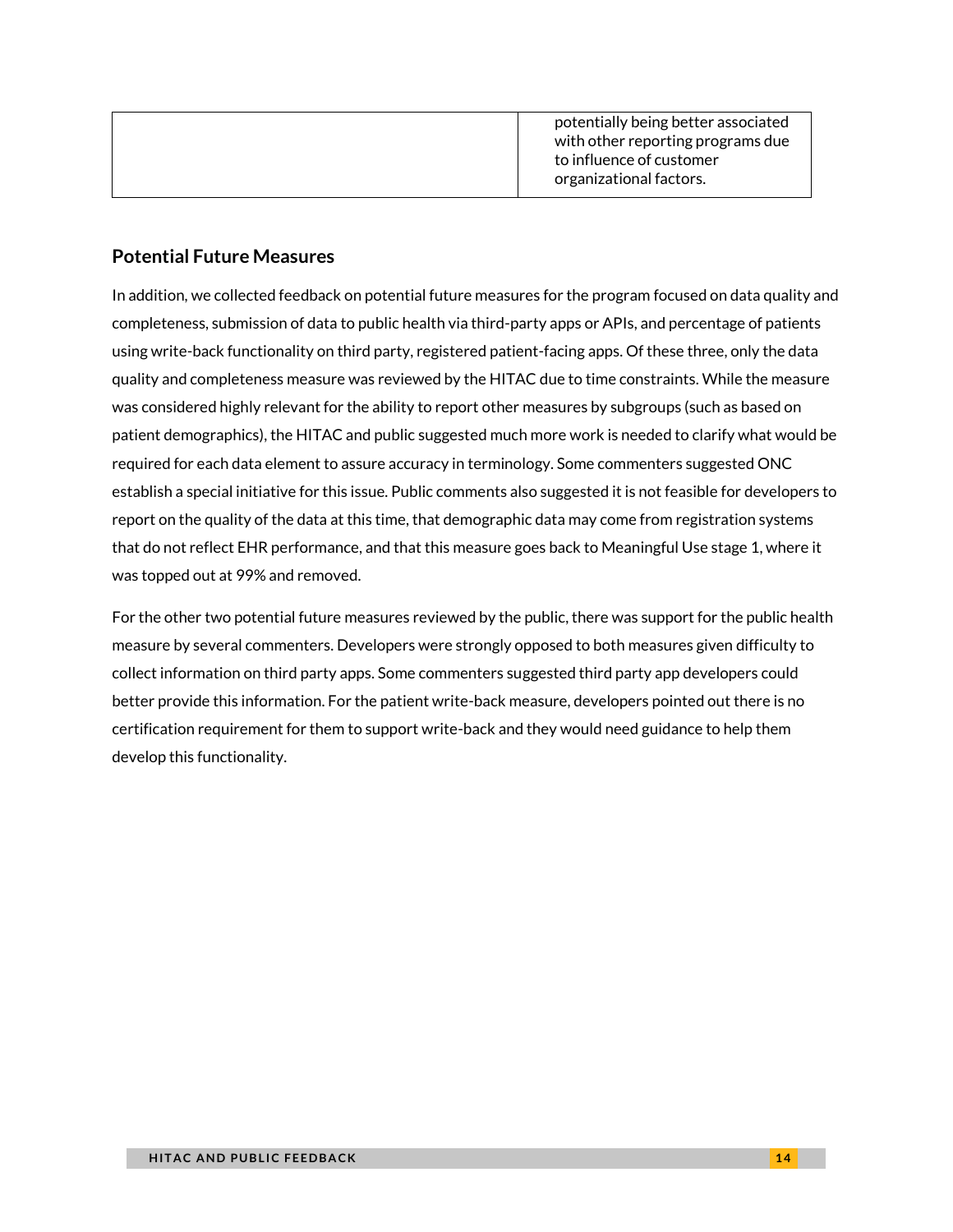# <span id="page-14-0"></span>Feasibility Testing

We conducted feasibility testing with targeted respondents to assess the extent to which the developerreported measures for the EHR Reporting Program can be produced and reported by developers of certified health IT. Specifically, we were interested in understanding developers' ability to produce the measures from existing data systems; anticipated costs of preparing to produce the measures; relative burden of individual measures; and potential barriers to measure reporting.

## <span id="page-14-1"></span>Process

As part of our feasibility testing process, we first developed a semi-structured interview guide. This guide began with a brief explanation of the purpose of the EHR Reporting Program; an introduction to the purpose, goals, and structure of the interview; and consenting language explaining that participation is voluntary. We asked all participants if they had questions about the program or about the purpose of the interview before beginning. We also requested permission to record the interview to supplement written notes. The guide contained overarching questions about the feasibility of measuring and reporting measures; a table asking for standardized estimates of burden, cost, and time to implement for each measure; and detailed questions about whether aspects of each measure might make them difficult to report. The final interview guide reflects ONC priorities including:

- for each developer-reported measure, capturing:
	- o a standardized estimate of burden
	- o a standardized estimate of cost
	- o estimated cost (in dollars)
	- o estimated time to implement
- for the measures overall, understanding:
	- o for which subgroups and stratifications measures can be reported
	- $\circ$  under what, if any, circumstances a developer should be exempt from reporting measures
	- $\circ$  developer perspectives on the appropriate frequency of measure reporting
	- $\circ$  whether developers anticipate unintended consequences related to reporting the measures

We pilot tested this interview guide with Clinovations Govhealth, a health IT consulting firm with expertise in developer measurement of interoperability and experience working on similar projects with ONC.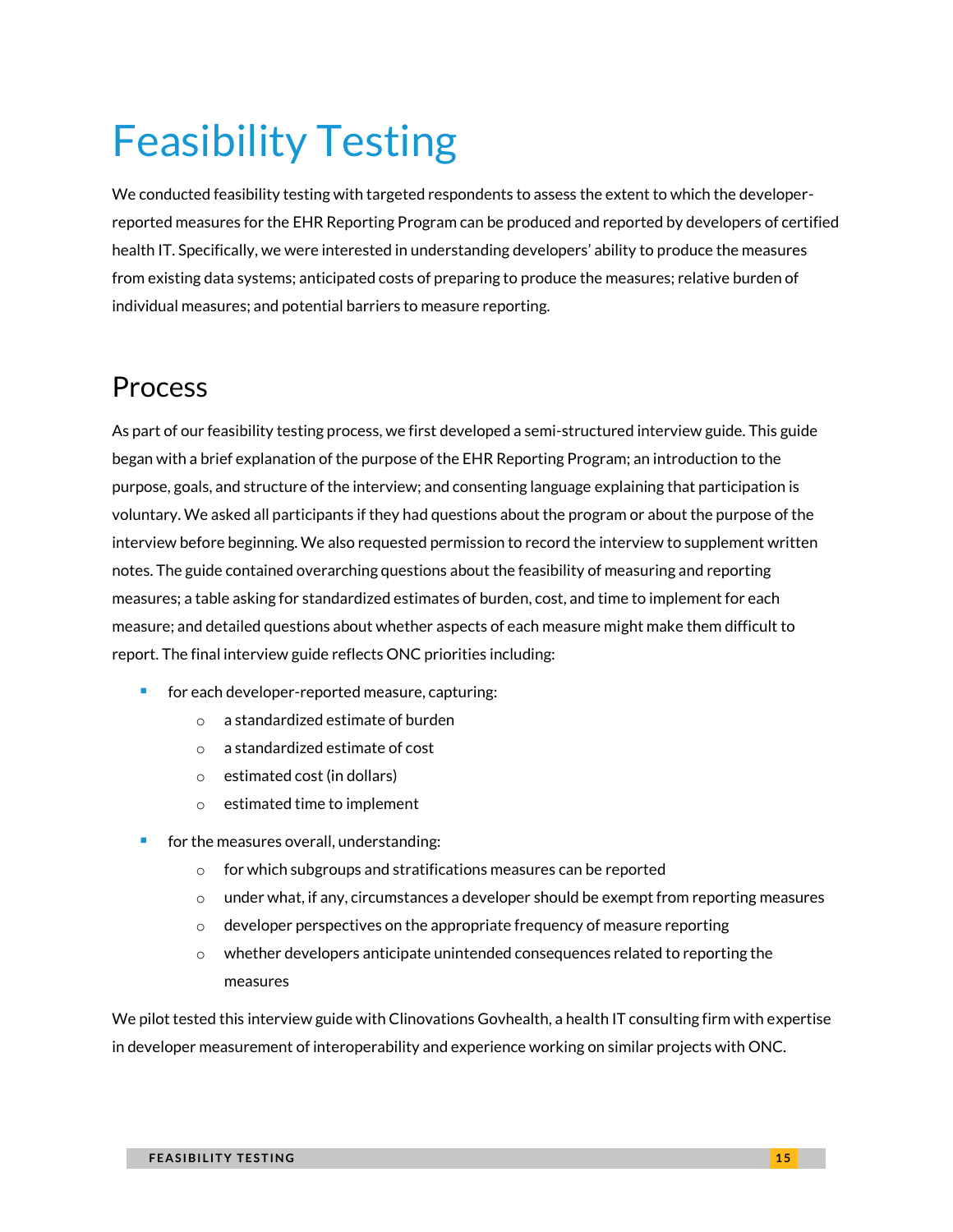We next invited five participants from our network of stakeholders engaged in the EHR Reporting Program development process with guidance from ONC: four individual developers that did not submit public comments and one developer trade organization (EHRA). All five invited organizations agreed to participate and were scheduled for a 1.5-hour virtual interview. At least four, but often more, members of the Urban/HTS team participated in each interview, allowing the interviewer to focus on the discussion while another team member took detailed notes. ONC representatives also attended each interview and answered participant questions about the program and specific measures as appropriate.

We shared the interview guide and nine developer-reported measures (revised to incorporate HITAC and public feedback) with each participant organization in advance of the call and provided participants with the opportunity to share their feedback during the interview and in writing. Interviews took place between October 20 and November 19, 2021; written feedback was requested to be shared by the end of that period. The team then reviewed interview notes, recordings, and written feedback to identify emerging themes, consistently raised questions and concerns, and combined scores for standardized measures. In some cases, the feedback we received indicated that a participant organization did not have enough information—either from their internal team or because of uncertainty regarding the measure—to estimate a measure's burden. We included such feedback in our findings.

## <span id="page-15-0"></span>Findings

We present the findings from this feasibility testing process below including general themes from discussions, standardized summaries of anticipated burden and financial cost for each measure, detailed measure-specific comments, and key findings from the EHRA interview. We describe the EHRA findings separately because this call was different from the others; EHRA is a trade organization and the call included feedback from representatives of seven different developers, two of whom also provided one-onone feedback. Finally, we describe revisions made to the measures and considerations for ONC as they implement the program based on our findings.

#### *General themes from discussions*

- <sup>◼</sup> **Multiple developers asked about the shift in program priorities** away from a comparison tool for perspective purchasers. ONC explained that the program priorities for the developer measures have evolved to focus on providing insight into the functioning and performance of the marketplace.
- <sup>◼</sup> **All developers indicated that they are constrained with existing programs and priorities and inquired about aligning or combining the EHR Reporting Program with Real World Testing (RWT) because of program overlap**. One developer also mentioned how they are in the midst of final preparations for 2015 Edition Cures Update testing and are going through extensive preparations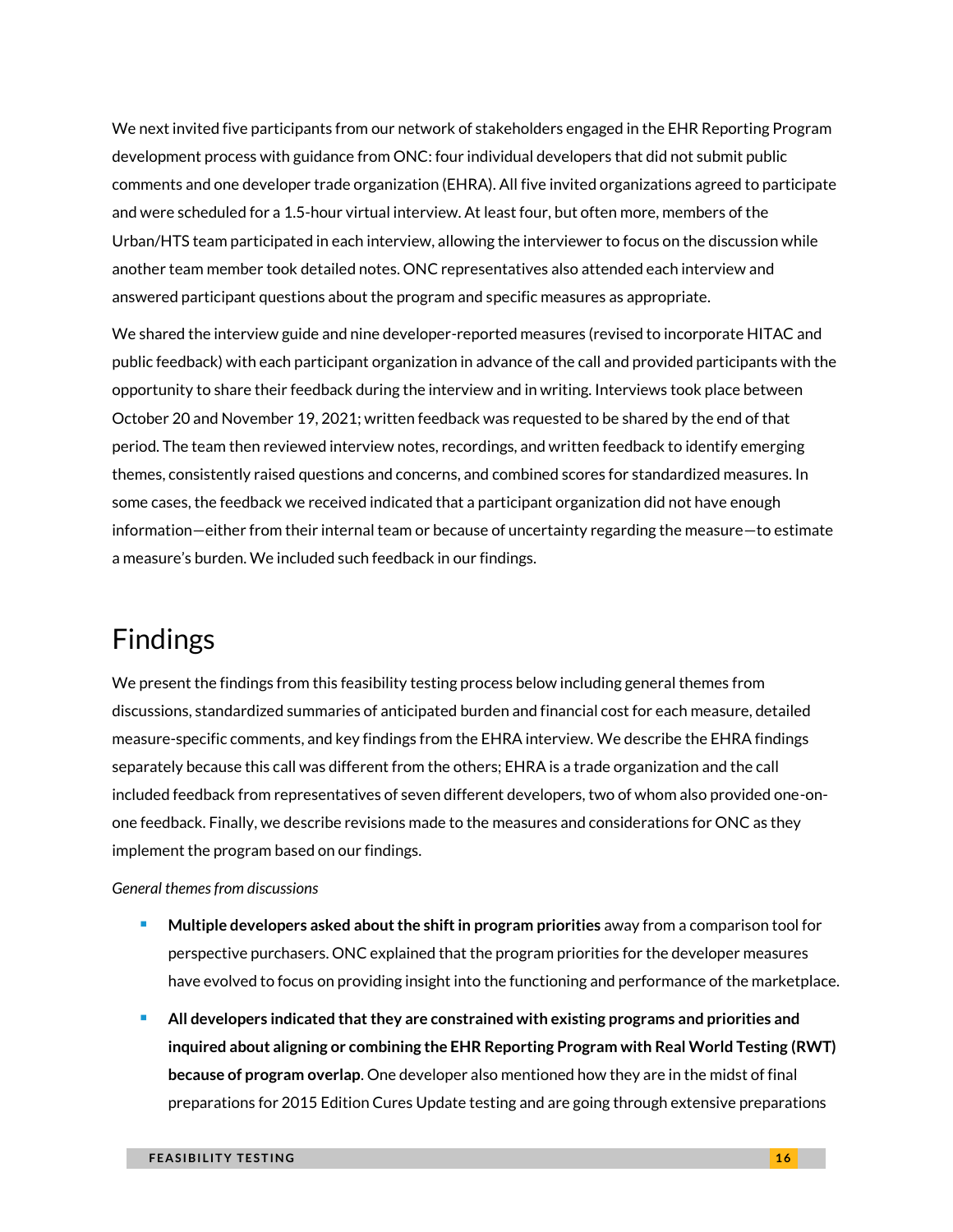for their National User Group Meeting. Another developer recommended linking the EHR Reporting Program to the CMS Promoting Interoperability program.

- <sup>◼</sup> **All developers indicated that there would be a certain level of fixed costs associated with participating in the program and varying marginal costs associated with each measure.** All developers were able to provide some burden or cost ratings associated with each measure, but none were able to provide specific dollar or full-time equivalent (FTE) estimates (additional time and information on final measures would be needed to provide cost estimates).
- **Examples provided of general cost and burden drivers included** server costs to store the data; developing a mechanism to transfer the data to ONC; data gathering, measurement calculation, and software development; renegotiating contracts or data use agreements (DUAs) with clients (only an issue for one of the developers interviewed); and having multiple products and product types.
- <sup>◼</sup> **Developers indicated that EHR architecture can affect the burden and costs associated with the EHR Reporting Program.** For example, the burden and costs could be lower in more agile, cloudbased systems relative to client-server EHRs.
- <sup>◼</sup> **In general, developers did not indicate that there was a need for exemptions ifthey were provided with sufficient time to implement the measures.** However, one developer recommended providing an opportunity for developers to supplement their results with qualitative information to provide a story for the market and customers that they serve, and why the data looks like it does. Exemptions may also be needed in cases where the measure is not applicable to the EHR product e.g., specialty EHRs without any clients that administer immunizations.
- <sup>◼</sup> **Some developers raised concerns about data privacy and confidentiality, particularly where data stratification is requested.** For example, one developer indicated that they only have one client in a particular state, and as such, the data reported by IIS for the public health measures would be tied to that particular client. It was asked that ONC should only request data when the sample size exceeds a certain minimum threshold.
- <sup>◼</sup> **Developers are concerned about how to interpret and gather data for the public health measures**. Each state and IIS are different in how they track sent and received data. For example, while developers know how many messages were sent to the IIS as per measure 2 (Public Health Send), reporting on measure 3 (Public Health Receive) is challenging because some IIS' are not sending back acknowledgements that they received the data.
- <sup>◼</sup> **Developers also provided several recommendations that could reduce the burden associated with the EHR Reporting Program**, such as: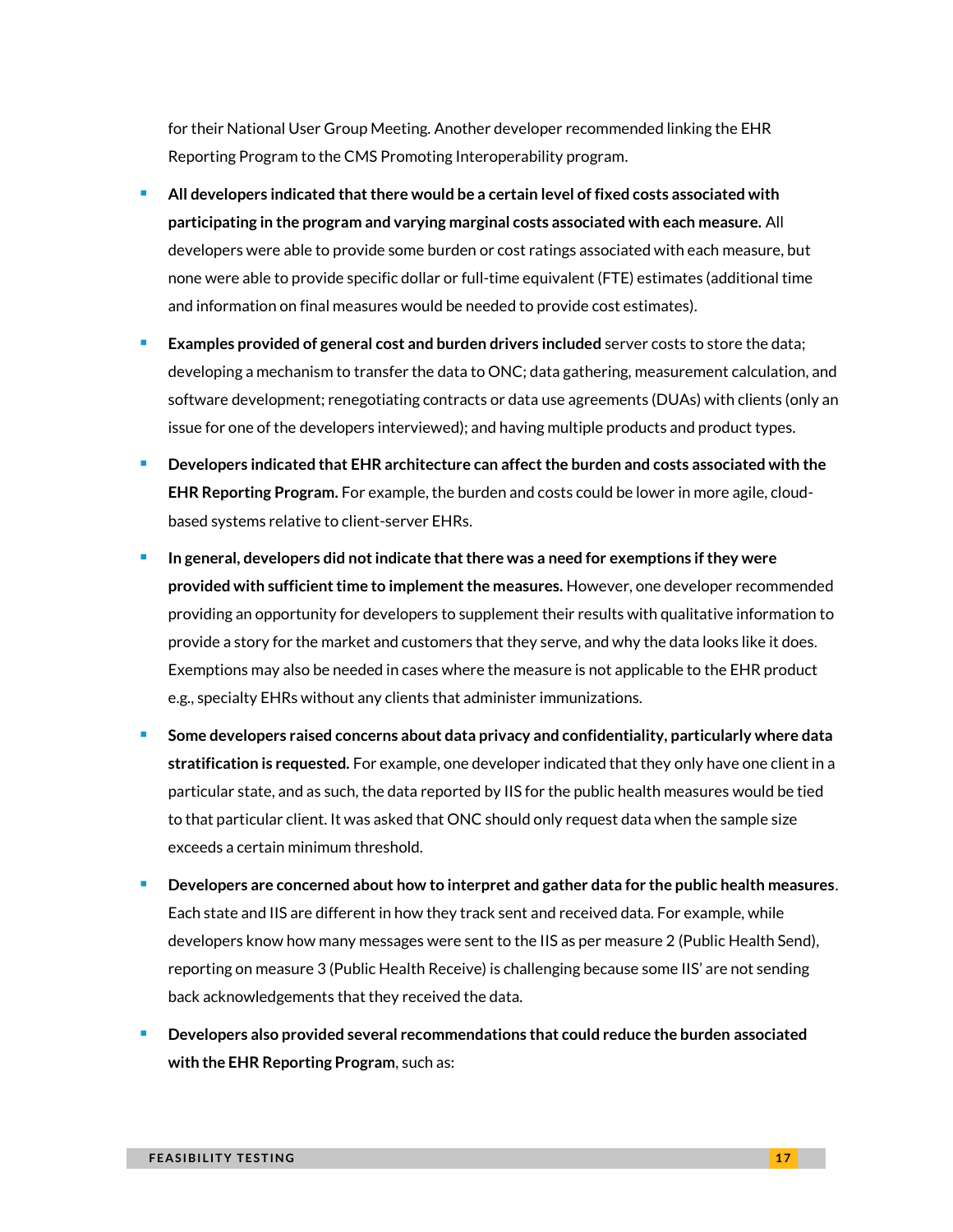- o Requesting fewer stratifications, although some (e.g., Certified Health IT Product List (CHPL) ID, location, ambulatory status) are less problematic than others (e.g., Sexual Orientation and Gender Identity (SOGI)). Measure-specific comments are further discussed below. However, one developer indicated that they prefer to not report measures by CHPL ID but rather report the measures across their entire client base.
- $\circ$  Aligning the reporting period with other reporting programs to be based on the calendar year. By not using the calendar year, it creates a burden to have to develop different reporting instrumentation for the different reporting periods.
- o Requiring less frequent reporting e.g., annual instead of quarterly.
- $\circ$  Initially not requiring the reporting on 100% of customers among developers where contracts or DUAs need to be modified, but rather a subset of customers choosing to voluntarily engage in the program.

#### *Standardized Summaries of Anticipated Burden and Financial Cost*

Table 4 includes the sample size, mean, and range for the relative burden and cost ratings for five EHR products provided by the four developers we interviewed. This table captures two separate estimates for one of the developers: one for their cloud-based product, and another for their locally hosted products. This developer provided separate estimates for these products since the measures would be easier to deploy from the cloud-based product relative to the other products. Sample sizes vary across measures because some developers did not provide ratings for all measures during the discussions. As previously mentioned, none of the developers provided cost estimates in dollar amounts, and except for one developer, all ratings were discussed on the call without any written follow-up.

Overall, the cost and burden estimates are highly correlated with one another. However, there is noticeable variation in the burden and cost ratings across developers as shown by the range of estimates. Based on this limited sample, the burden and costs are generally lowest among the patient access (measure 1) and standards and conformance (measures 5-9) measures. In contrast, burden and costs are higher among the public health (measures 2 and 3) and a component of the C-CDA measure (4-2 for reconciled and incorporated data).

Table 5 includes ranges for the estimated time to implement each measure. Overall, the estimated time to implement all measures ranges from less than 12 months to 40 months, with most measures taking between 12 to 24 months to implement. Most importantly, all developers indicated that they could fully implement the measures within 40 months.

However, there are several major limitations to note about these estimates. First, the sample sizes are extremely small and do not represent the universe of EHR developers or products. In fact, four of the averages in Table 4 are based on a single estimate. Second, the criteria that developers applied to generate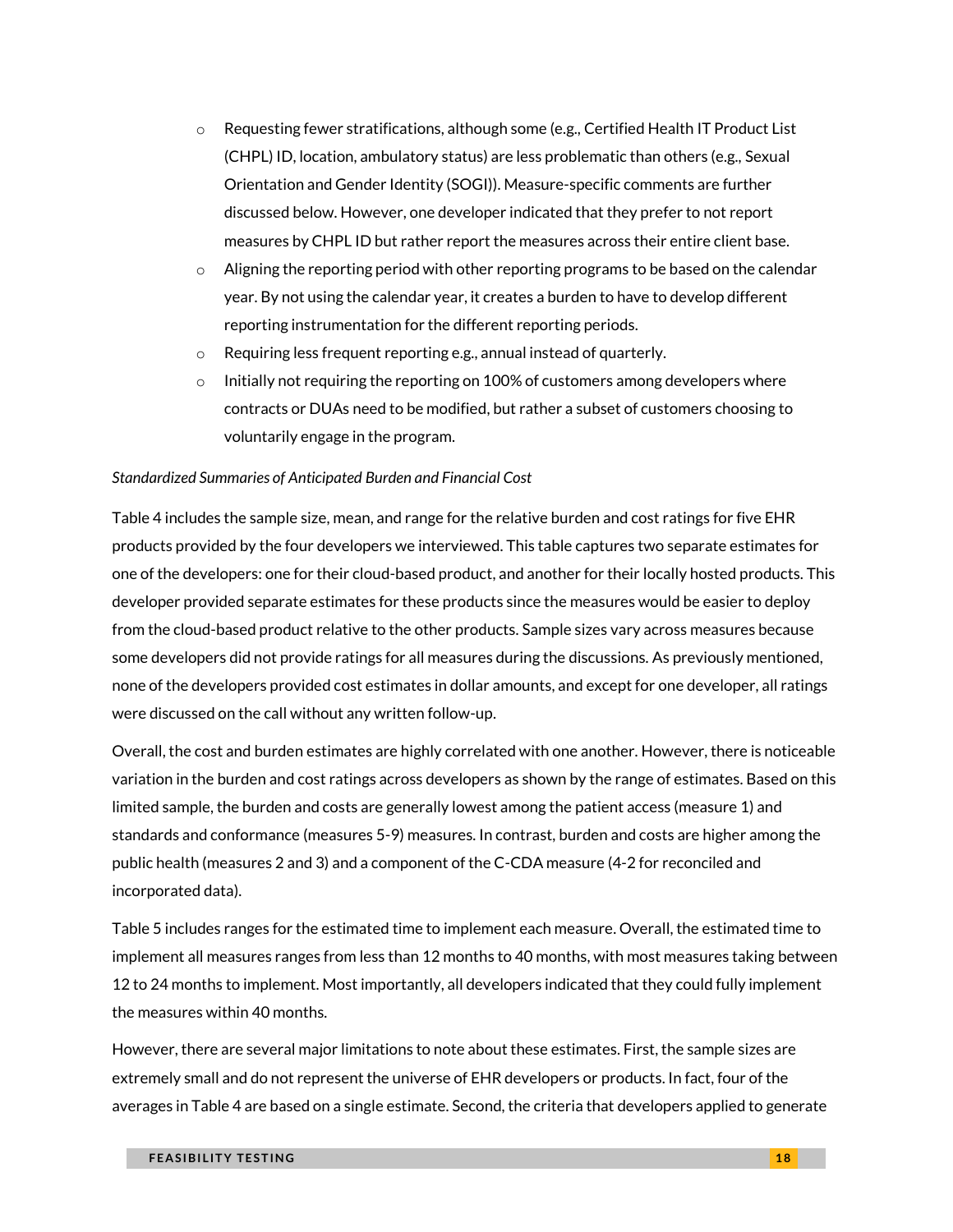ratings were subjective and varied for each interview, making it difficult to compare findings across developers. For example, only one developer provided written feedback following our discussion whereas one developer provided on-the-spot approximations during the call.

Table 5A in the Appendix includes the developer-specific burden ratings, cost ratings, and time to implement. These estimates provide a better sense as to how the cost and burdens vary within each developer. Cells with missing values indicate that ratings were not provided during the discussions.

| <b>Measure</b>             | Burden Rating: 1 (low)-10 (high) |                |              | Cost Rating: 1 (low)-10<br>(high) |                |                |  |
|----------------------------|----------------------------------|----------------|--------------|-----------------------------------|----------------|----------------|--|
|                            | N                                | <b>AVERAGE</b> | <b>RANGE</b> | N                                 | <b>AVERAGE</b> | <b>RANGE</b>   |  |
| <b>1: Patient access</b>   | $\overline{4}$                   | 4.3            | $2 - 6.5$    | 3                                 | 3.7            | $2 - 6.5$      |  |
| $2: PH$ (send)             | 5 <sup>5</sup>                   | 6.7            | $2.5 - 10$   | $\mathbf{1}$                      | 10             | $10 - 10$      |  |
| 3: PH (receive)            | 5                                | 6.7            | $2.5 - 10$   | $\mathbf{1}$                      | 10             | $10 - 10$      |  |
| $4 - 1$ : C-CDAs viewed    | $5\overline{)}$                  | 5.1            | $2 - 8$      | 1                                 | 6.5            | $6.5 -$<br>6.5 |  |
| 4 - 2: C-CDAs R/I          | 5                                | 7.9            | $5 - 10$     | 3                                 | 8.8            | $6.5 -$<br>10  |  |
| $5:$ # of apps             | $\overline{4}$                   | 4.3            | $2 - 9$      | 3                                 | $\overline{4}$ | $2 - 5$        |  |
| 6: FHIR (clinician-facing) | $\overline{4}$                   | 5.6            | $2 - 9.5$    | 3                                 | $\overline{4}$ | $2 - 5$        |  |
| 7: FHIR (patient-facing)   | $\overline{4}$                   | 5.6            | $2 - 9.5$    | 3                                 | $\overline{4}$ | $2 - 5$        |  |
| 8: Bulk FHIR               | $\overline{4}$                   | 5.6            | $2 - 9.5$    | 3                                 | 3.2            | $2 - 5.5$      |  |
| 9: EHI export              | $\mathbf{1}$                     | $\overline{2}$ | $2 - 2$      | $\overline{2}$                    | 3.5            | $2 - 5$        |  |

**TABLE 4: STANDARDIZED SUMMARIES OF ANTICIPATED BURDEN AND FINANCIAL COST**

Notes: Summary statistics are based on ratings of five products provided by four developers. One developer provided separate estimates for cloud-based and client-server EHRs. Midpoints were used when a developer provided a range for a given rating. R/I= reconciled/incorporated.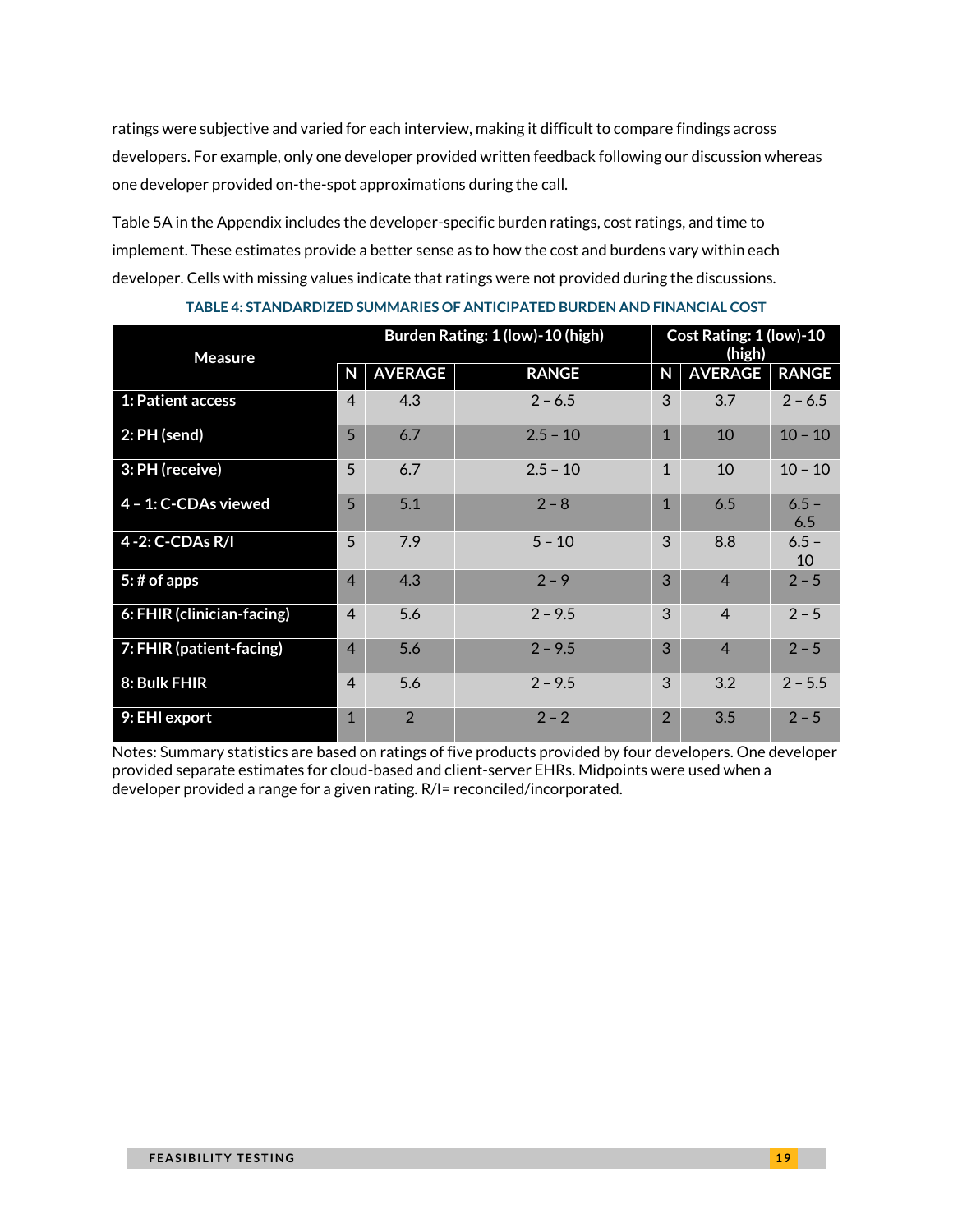| <b>Measure</b>             | Range          |           |           |  |  |  |
|----------------------------|----------------|-----------|-----------|--|--|--|
|                            | N              | Min       | Max       |  |  |  |
| 1: Patient access          | 5              | $\leq 12$ | 34        |  |  |  |
| $2: PH$ (send)             | 5              | $\leq 12$ | $34 - 40$ |  |  |  |
| 3: PH (receive)            | 5              | < 12      | $34 - 40$ |  |  |  |
| 4 - 1: C-CDAs viewed       | $\overline{4}$ | < 12      | 34-40     |  |  |  |
| 4-2: C-CDAs R/I            | 5              | $18 - 24$ | $34 - 40$ |  |  |  |
| $5:$ # of apps             | 5              | 12        | $34 - 40$ |  |  |  |
| 6: FHIR (clinician-facing) | 5              | 12        | $34 - 40$ |  |  |  |
| 7: FHIR (patient-facing)   | 5              | 12        | $34 - 40$ |  |  |  |
| 8: Bulk FHIR               | 5              | 12        | $34 - 40$ |  |  |  |
| 9: EHI export              | $\overline{4}$ | 12        | $18 - 24$ |  |  |  |

#### **TABLE 5: STANDARDIZED SUMMARIES OF ESTIMATED TIME TO IMPLEMENT MEASURES (IN MONTHS)**

Notes: Summary statistics are based on ratings of five products provided by four developers. One developer provided separate estimates for cloud-based and client-server EHRs. R/I= reconciled/incorporated.

#### *Measure-Specific Comments*

Below, we describe measure-specific comments heard from developers during the interviews that drive some of the estimates in Appendix Table 5A.

#### **Measure #1: Patient Access**

- Several developers indicated that stratifying the patient access measure by patient gender assigned at birth, SOGI, and Social Determinants of Health (SDOH) would add a significant burden.
- Developers also raised interpretation concerns over this measure. For example, this measure does not show how well the EHR is functioning since developers do not have control over whether the patient accesses their data. Additionally, SOGI information might not be entered uniformly across all clients and would be difficult to aggregate and interpret.
- One developer indicated that reporting 1a (via third party app) and 1c (combination of third-party app and patient portal) would be significantly more burdensome than 1b (via patient portal) since they have not yet found a way to identify apps. The other two developers did not think this measure would be very difficult to report on since they are able to track patient portal and third-party app usage.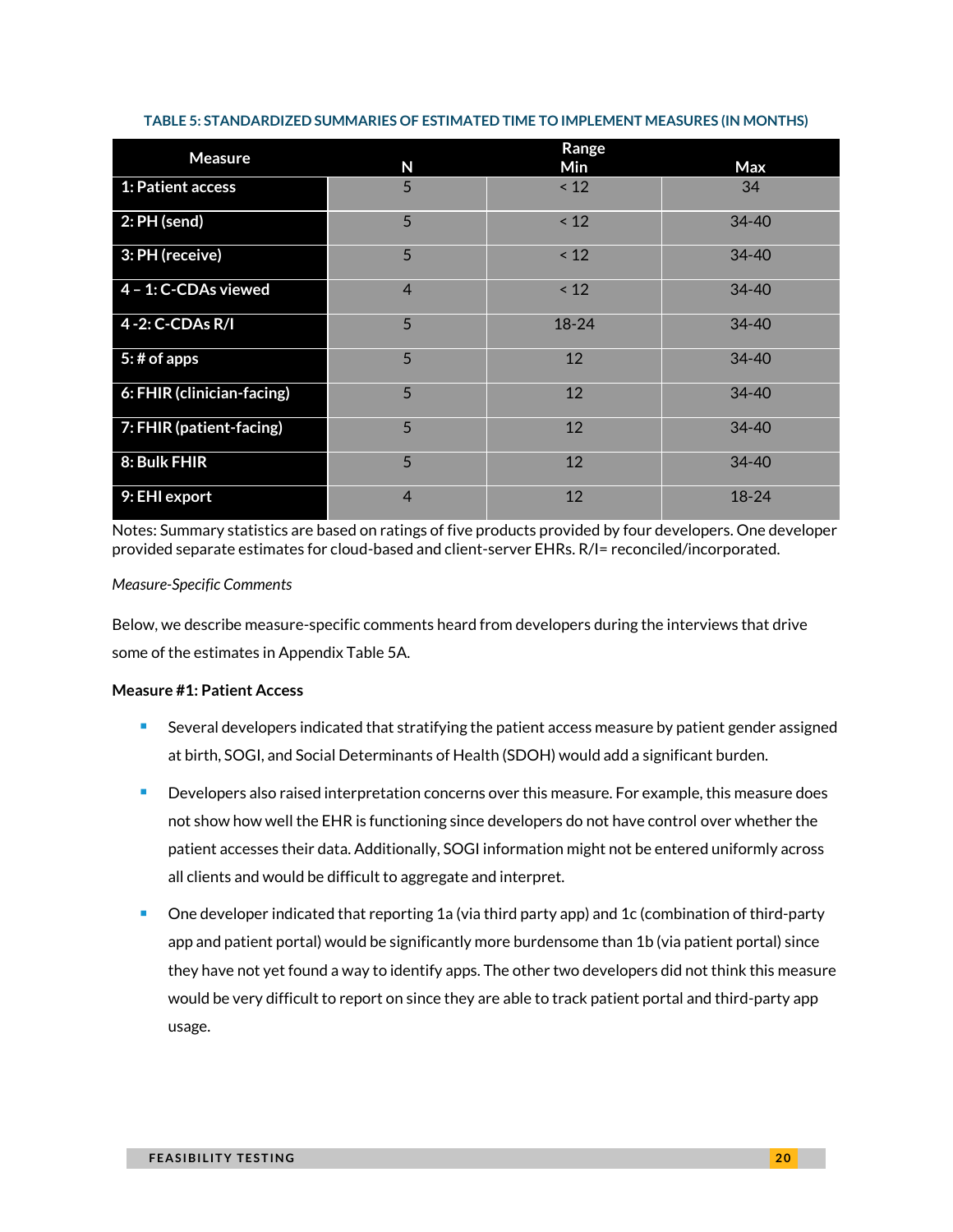#### **Measures #2 and #3: Public Health Information Exchange**

- One developer stated that data for these measures would be relatively straightforward to pull for their cloud-based product but would be moderately challenging to pull for their locally hosted products.
- In contrast, the other three developers stated that the burden associated with these measures, particularly measure 3 (PH receive), would be relatively high because each state and IIS is different in how they track sent and received data. For example, while developers know how many messages were sent to the IIS as per measure 2 (PH send), reporting on measure 3 (PH receive) is challenging because some IIS' are not sending back acknowledgements that they received the data. One developer also indicated that the burden for these measures would be relatively high because they are currently not capturing which IIS the client is connected to.
- One developer indicated that reporting by IIS and age group would add a burden relative to reporting by IIS only.

#### **Measure #4: Clinical Care Information Exchange**

- Developers asked for additional clarity around key definitions associated with this measure (e.g., "view", "open", and "received") and if there is a timeframe for when the data are parsed. For example, one developer indicated that within their products, users can view documents without actually opening it.
- Definitional concerns aside, two developers indicated that measure 4 would only be moderately difficult to report on since both developers are collecting some of these data now and/or are generating capabilities to collect these data. In contrast, another developer indicated that numerator 2 for this measure would be extremely difficult for them to report on and would cost millions to implement since they do not have a way to uniquely trace the lineage of data once it is incorporated into the chart.

#### **Measures #5-9: Standards and Conformance to Certification**

- One developer of certified health IT was unable to comment on the burden and costs associated with these measures because they are in the developmental stages of their API applications and services. They will be releasing this functionality as part of their 21st Century Cures work and should be able to implement these measures within an 18 to 24-month timeframe.
- <sup>◼</sup> One developer indicated that these measures would be relatively easy to implement and would not be overly costly, whereas the other two indicated that these measures would be moderately or highly burdensome to implement (particularly measures 6-8). For example, in many cases, one developer indicated they have the capability to track APIs (e.g., they will be certifying R4 FHIR APIs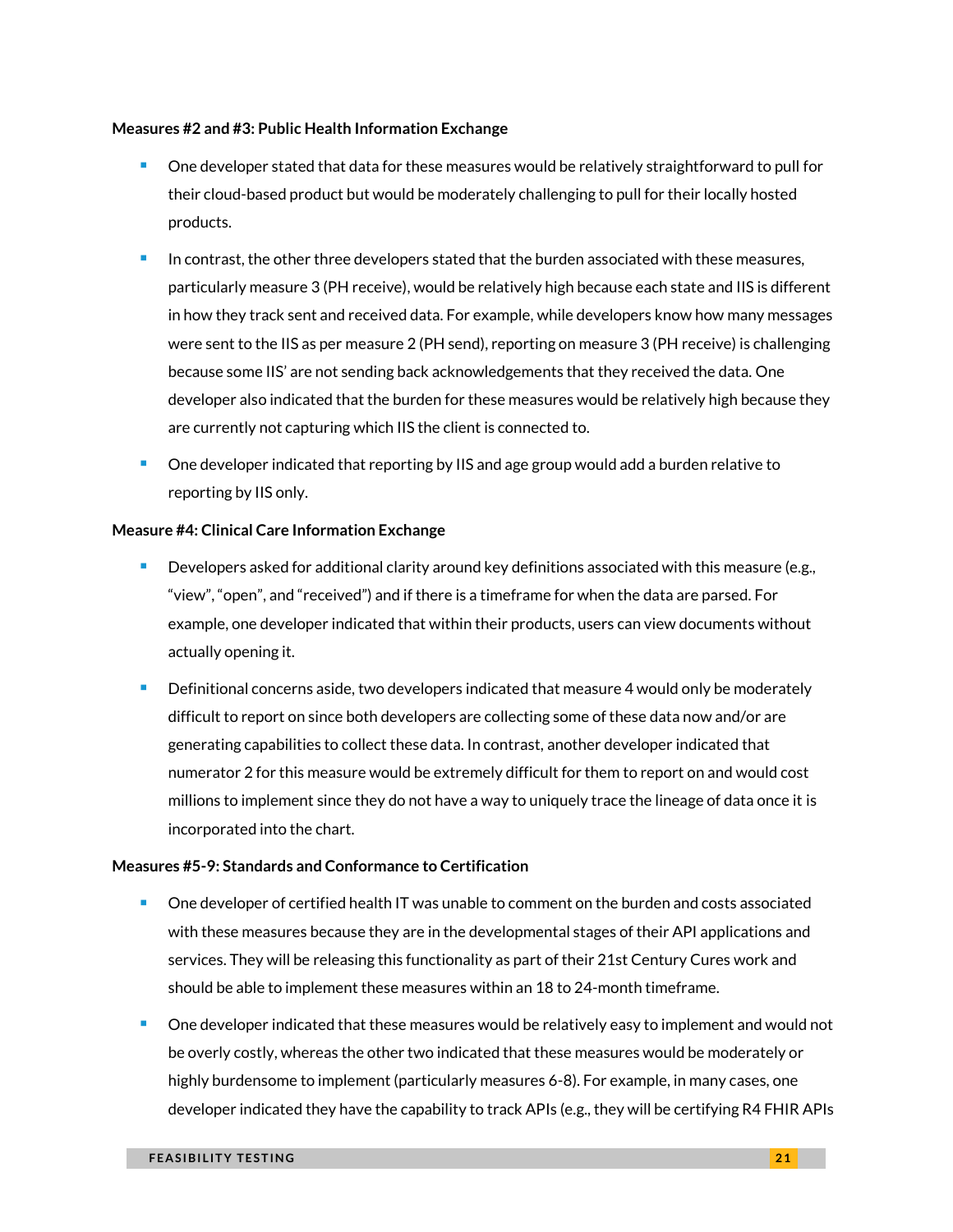relatively soon). However, uncertainty over how they can stratify and tag apps in an appropriate database that they would be reporting from adds to the burden. Measure 5 (number of apps) would be less burdensome.

Developers generally agreed measure 9 (EHI export) would be relatively straightforward to implement as it is currently defined. One developer also recommended adding the use case for why the data was exported (e.g., moving to another EHR, use for population health tool, etc.) to get more useful information, although this would create an additional burden.

#### *Key findings from EHRA interview*

There were approximately 30 participants on the EHRA interview, representing a variety of developers and EHRA staff. Overall, we obtained feedback from seven EHR developers during the interview. In general, the major findings from the EHRA interview were consistent with the feedback from the three EHR developers. The key takeaway messages from the EHRA discussion are summarized below.

- <sup>◼</sup> A number of the developers represented agreed that measures 2-3 (Public Health), 6 (FHIR clinician-facing), and 7 (FHIR patient-facing) have the highest burden.
	- o Measures 1 (Patient Access), 5 (number of apps), and 9 (EHI Export) had the lowest burden.
	- o Measures 4 (C-CDA) and 8 (Bulk FHIR) were in the middle for burden.
- Developers agreed that the infrastructure items (i.e., fixed costs) needed to implement the program would take the longest time to develop. There would also be incremental costs and burdens for each additional measure.
- Some developers indicated that it will be a significant barrier if they are required to collect data from all their organizations that use certified products. This is due to needing their customers permission to access the metadata and pull it back.
	- $\circ$  One cost is related to the need to develop a reporting infrastructure to change all the license agreements or contractual agreements with customers to get them to provide data.
	- $\circ$  All developers have different contractual relationships with their clients. Depending on the type of services and type of clients, all would require some legal review of the language of data ownership and access.
- The developers indicated that they cannot provide accurate estimates without first knowing additional details on program implementation and measure specification.
- Developers agreed that stratification adds to the burden and complexity for each measure.
- Developers agreed that none of the measures could be reported on immediately; one developer reported that the timeline to implement would take 5 years after the Final Rule.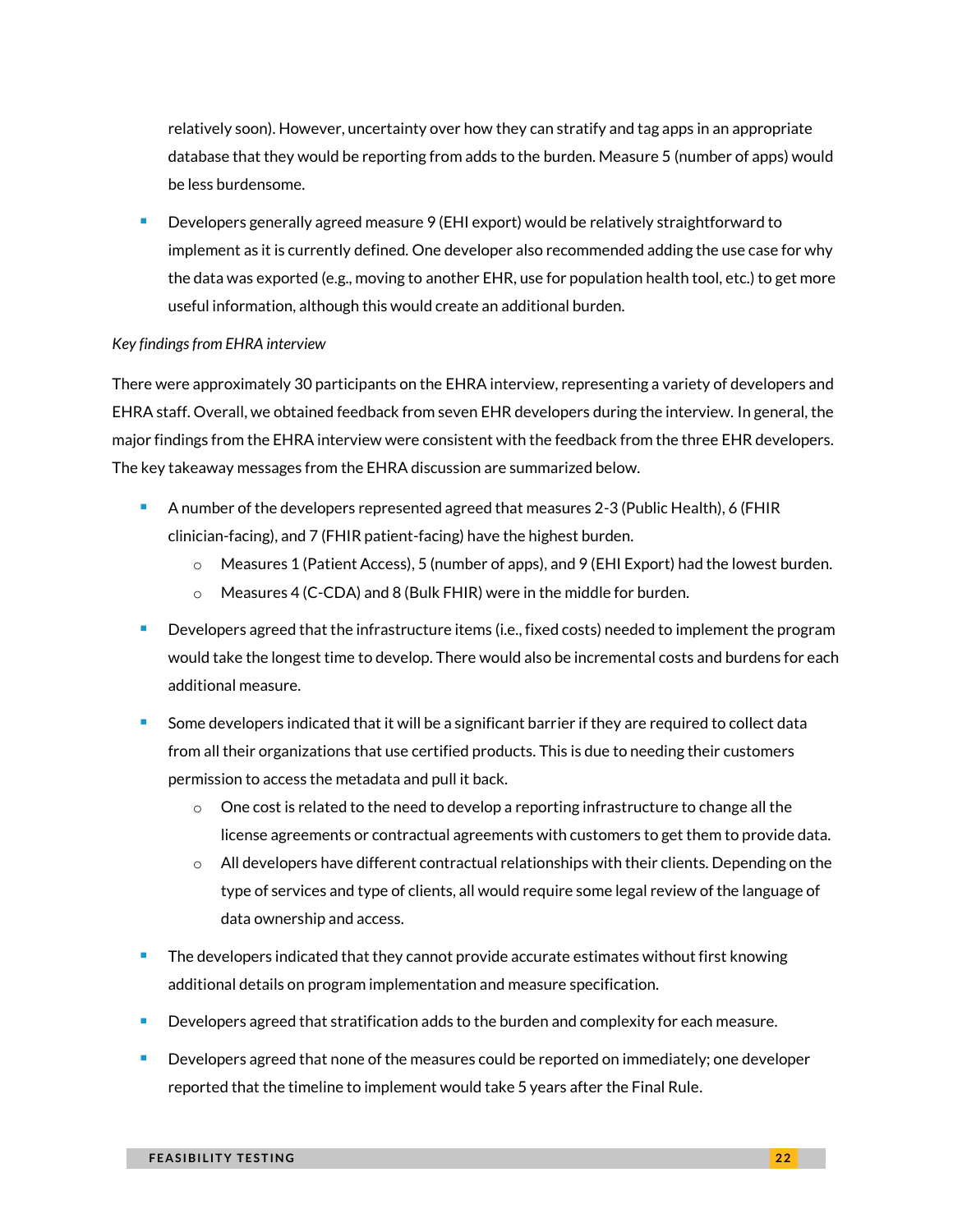■ One developer indicated that as a specialty EHR, they did not have clients that administered immunizations so there would need to be exceptions for the public health measures.

#### *Recommended changes to measures based on feedback*

Table 6 highlights the cross-cutting and measure-specific updates we made to the measures based on the feedback from the feasibility testing process. These edits are relatively minor but can potentially reduce the costs and burden associated with implementation of the EHR Reporting Program. The final draft version of the developer measures that incorporate these feasibility test findings are in the next section.

#### **TABLE 6. FEASIBILITY TEST FINDINGS AND APPROACHES TO REVISION**

| <b>Findings</b> |                                                                                                                                                                                                | <b>Approach to Revisions</b> |                                                                                                                                                                               |
|-----------------|------------------------------------------------------------------------------------------------------------------------------------------------------------------------------------------------|------------------------------|-------------------------------------------------------------------------------------------------------------------------------------------------------------------------------|
|                 | <b>Cross Cutting</b>                                                                                                                                                                           |                              |                                                                                                                                                                               |
| ×               | Not using a calendar year reporting period (i.e.,<br>January 1- December 31) creates a burden to have to<br>develop different reporting instrumentation for the<br>different reporting periods | П                            | Aligning the reporting period with<br>other reporting programs to be<br>based on the calendar year                                                                            |
| п               | Frequent reporting requirements add significant<br>burden                                                                                                                                      | ×                            | Opt for annual reporting of<br>measures (revisions not needed)                                                                                                                |
| ٠               | Reported data for measures alone provides an<br>incomplete picture                                                                                                                             | ×                            | Allow developers to submit<br>qualitative information/context<br>around each measure, if desired                                                                              |
|                 | <b>Patient Access</b>                                                                                                                                                                          |                              |                                                                                                                                                                               |
| п               | Stratifying the patient access measure by patient<br>gender assigned at birth, SOGI, and SDOH would add<br>a significant burden                                                                | ×                            | Remove this stratification from<br>reporting elements                                                                                                                         |
|                 | <b>Public Health Information Exchange</b>                                                                                                                                                      |                              |                                                                                                                                                                               |
| r<br>п          | Request fewer stratifications; Reporting by IIS and<br>age group would add burden to developers<br>Some EHRs do not have clients that administer<br>immunizations                              | ×<br>×                       | Remove stratification by IIS and age<br>group from reporting elements<br>Provide exemptions for specialty<br><b>EHRs</b>                                                      |
|                 | <b>Clinical Care Information Exchange</b>                                                                                                                                                      |                              |                                                                                                                                                                               |
|                 | Add clarity to definitions                                                                                                                                                                     | ×                            | Define 'received' as successful<br>receipt of a unique CCD-A that was<br>matched to the correct patient'. See<br>Paragraph (b)(2)(ii) of certification<br>criteria (b)(2)viii |
| ٠               | Numerator 2 (reconciled and incorporated data) is<br>extremely burdensome                                                                                                                      |                              | Keep as is                                                                                                                                                                    |
|                 | <b>Standards Adoption and Certification Conformance</b>                                                                                                                                        |                              |                                                                                                                                                                               |
| ٠               | Measure alone does not provide much value                                                                                                                                                      | ×                            | ONC should consider adding use<br>case for reason why data was<br>exported (not revisions made)                                                                               |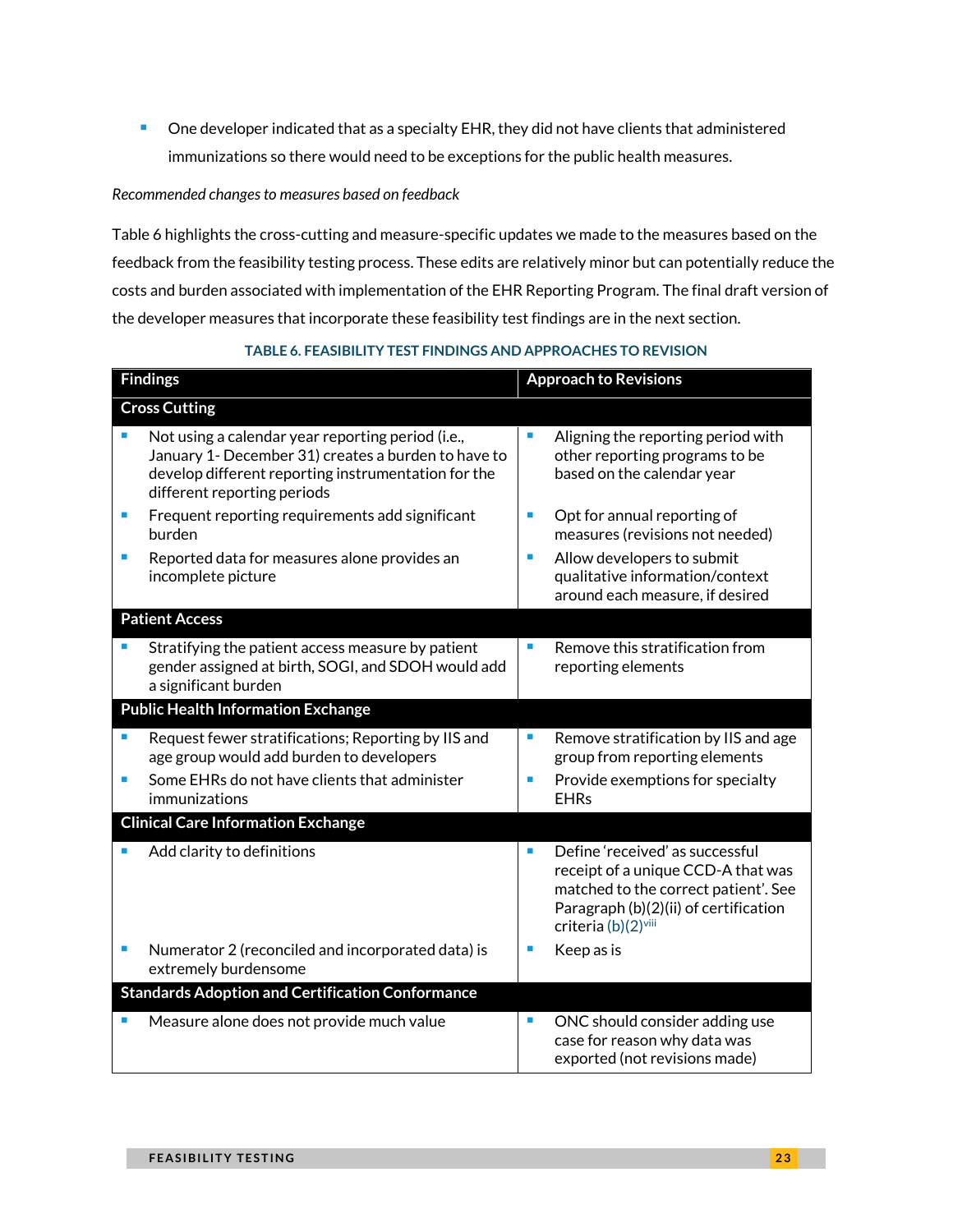# <span id="page-23-0"></span>Revised Developer-Reported Criteria

The measures in Table 7 (patient access), Table 8 (public health information exchange), Table 9 (clinical care information exchange), and Table 10 (standards adoption and certification conformance) incorporate feedback from the HITAC, public comments, and feasibility testing with developers as described above. As such, the measures in these tables comprise the final draft developer-reported criteria.

#### **TABLE 7: PATIENT ACCESS MEASURES**

#### *APPLIES TO CERTIFICATION CRITERI[A \(E\)\(1\)](https://www.healthit.gov/test-method/view-download-and-transmit-3rd-party) AN[D \(G\)\(10\)](https://www.healthit.gov/test-method/standardized-api-patient-and-population-services)***[ix](#page-34-0)**

| <b>Measures</b>                                                                                                                                                                                                                                                                                                                                                              | <b>Reporting Elements and Format</b>                                                                                                                                |  |  |  |
|------------------------------------------------------------------------------------------------------------------------------------------------------------------------------------------------------------------------------------------------------------------------------------------------------------------------------------------------------------------------------|---------------------------------------------------------------------------------------------------------------------------------------------------------------------|--|--|--|
| 1. Patient access to electronic health<br>information: Percentage of patients who access                                                                                                                                                                                                                                                                                     | Require developers to report numerators and<br>denominators, not just percentages.                                                                                  |  |  |  |
| their electronic health information.                                                                                                                                                                                                                                                                                                                                         | Measures should be reported annually for a 12-month                                                                                                                 |  |  |  |
| <b>Numerator:</b> Number of active patients <sup>a</sup> who<br>accessed their electronic health information                                                                                                                                                                                                                                                                 | reporting period.                                                                                                                                                   |  |  |  |
| 1. Via third-party app only (authorization as a<br>proxy for access)<br>2. Via desktop patient portal or app given by<br>health care provider for portal use only<br>(certified health IT developer's app tethered to<br>the EHR)<br>3. Combination of 1 and/or 2 above (e.g., third-<br>party app, desktop patient portal, and/or<br>health care provider app) <sup>b</sup> | January 1 - December 31 should be used as the default<br>for a 12-month reporting period.                                                                           |  |  |  |
|                                                                                                                                                                                                                                                                                                                                                                              | Aggregated by CHPL Product Number.                                                                                                                                  |  |  |  |
|                                                                                                                                                                                                                                                                                                                                                                              | Denominator of encounter types should determine<br>the product association. The numerator should not<br>distinguish between ambulatory and inpatient<br>encounters. |  |  |  |
|                                                                                                                                                                                                                                                                                                                                                                              | Developers should specify how they measure the<br>number of active patients that accessed their                                                                     |  |  |  |
| Denominator: Number of active patients.                                                                                                                                                                                                                                                                                                                                      | electronic health information via third party apps (e.g.,<br>by access token or refresh token during the reporting<br>period, audit log, etc.).                     |  |  |  |

Notes:Developers to submit documentation on the data sources and approaches (e.g., assumptions, information on providers or product that are included/excluded from numerators and denominators, etc.) used to report on the measure. Developers may also submit descriptive or qualitative information to provide context around each measure if desired or necessary.

<sup>a</sup>The definition of an active patient, for the sake of this reporting, should be one that had an encounter within the reporting period. CMS generally defines a patient encounter as any encounter where medical treatment is provided and/or evaluation and management services are provided. Based on HTAC recommendations, developers should use NCQA's Outpatient Value Set for outpatient codes and SNOMED codes 4525004, 183452005, 32485007, 8715000, 32485007, and 48951000124107 for inpatient codes. If a reporter does not support encounters as defined in the code sets above, they can attest to that and submit a substitute code set that represents the majority of encounters in their system and use that definition for reporting.

<sup>b</sup> We are distinguishing between certified health IT developer provided app (tethered to EHR) vs third-party apps (regardless of whether given by the healthcare provider or not). Thus, if organization offers a thirdparty app where the look and brand is tied to the provider organization, this would be counted as a thirdparty app.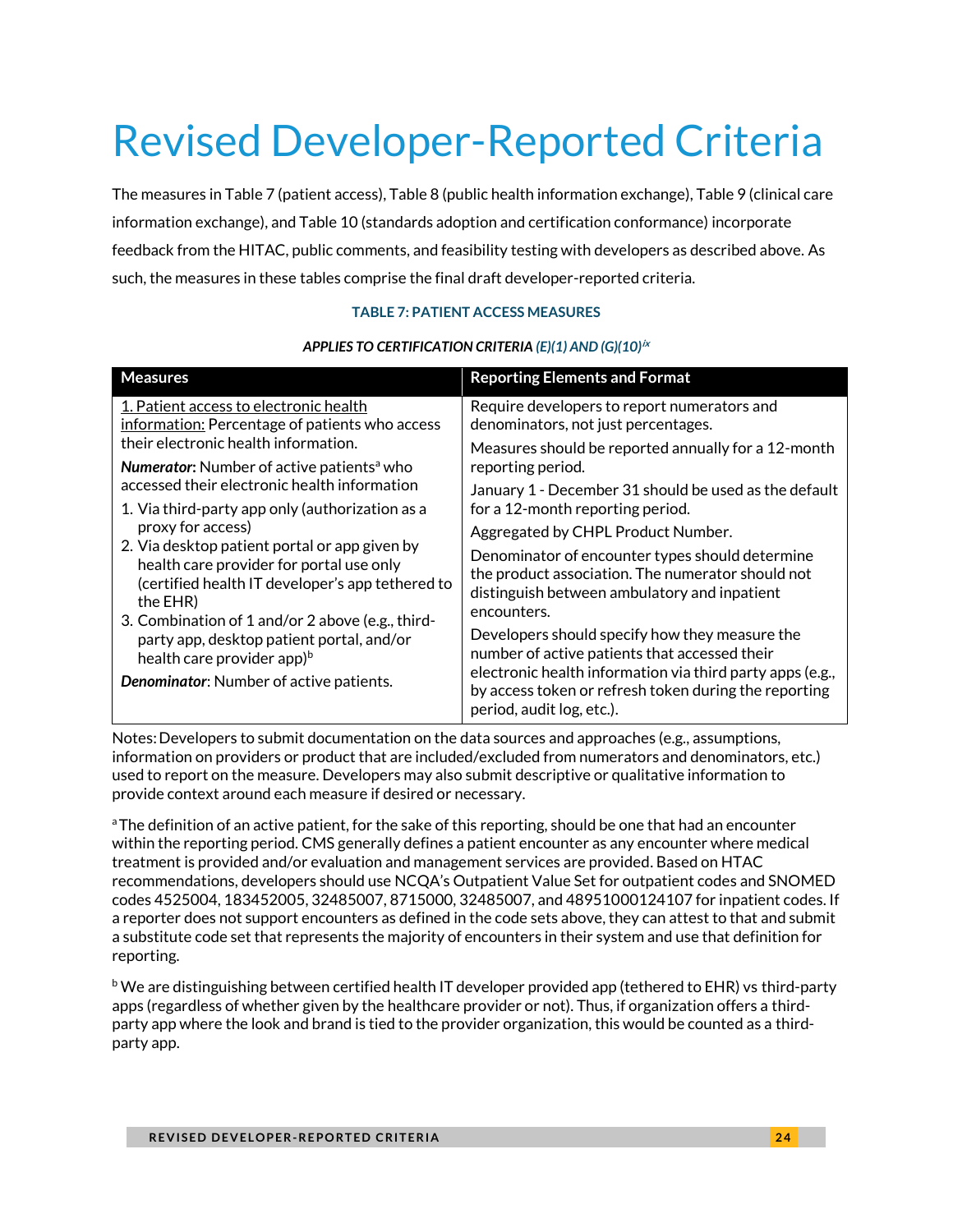#### **TABLE 8: PUBLIC HEALTH INFORMATION EXCHANGE MEASURES**

#### *APPLIES TO CERTIFICATION CRITERIA [\(F\)\(1\)](https://www.healthit.gov/test-method/transmission-immunization-registries)***<sup>x</sup>**

| <b>Measures</b>                                                                                                                                                                                         | <b>Reporting Elements and Format</b>                                                                                                                                                                                                                                    |  |  |  |  |
|---------------------------------------------------------------------------------------------------------------------------------------------------------------------------------------------------------|-------------------------------------------------------------------------------------------------------------------------------------------------------------------------------------------------------------------------------------------------------------------------|--|--|--|--|
| 2. Vaccinations/immunizations: Percentage of<br>vaccine administrations where immunization data<br>were sent electronically to an immunization<br>information system (IIS)                              | For each measure, gather numerator and<br>denominator counts by IIS submitted to/received<br>from.<br>Collect numerator and denominator counts but                                                                                                                      |  |  |  |  |
| <b>Numerator:</b> Number of administrations from<br>which the information was electronically<br>submitted to a registry successfully (e.g., via                                                         | report out as percentages by specified subgroups.<br>Measures should be reported annually for a 12-<br>month reporting period.                                                                                                                                          |  |  |  |  |
| HL7v2.5.1 transactions)<br><b>Denominator:</b> Number of immunizations<br>administered                                                                                                                  | January 1 - December 31 should be used as the<br>default for a 12-month reporting period.                                                                                                                                                                               |  |  |  |  |
| 3. Immunization forecasts: Number of IIS queries<br>made per encounter                                                                                                                                  | The definition of successful transmission to an IIS<br>registry, for the sake of this reporting, should be the<br>total messages submitted minus acknowledgments                                                                                                        |  |  |  |  |
| Numerator: Number of query responses from the<br>IIS received including query directly from EHR or<br>via a network such as an HIE or other type<br>network<br><b>Denominator:</b> Number of encounters | with errors (2.5.1, severity level of E). $^{\circ}$<br>CMS generally defines a patient encounter as any<br>encounter where medical treatment is provided<br>and/or evaluation and management services are<br>provided. See notes for additional guidance. <sup>b</sup> |  |  |  |  |
|                                                                                                                                                                                                         | For additional clarification on the definition of<br>administered vaccines, see Paragraph (f)(1)(i) of<br>certification criteria $(f)(1)^x$                                                                                                                             |  |  |  |  |

Notes: Developer products (e.g., specialty EHRs) without clients that administer immunizations can be exempt from these measures. Developers to submit documentation on the data sources and approaches (e.g., assumptions, information on providers or product that are included/excluded from numerators and denominators, etc.) used to report on the measure. Developers may also submit descriptive or qualitative information to provide context around each measure if desired or necessary. For interpretation:

- Not all clinicians consider immunizations in their scope of practice, and that this will affect data reported. Not every encounter would necessarily have a query. Some queries may also be performed outside the concept of an encounter.
- Not all provider sites may be able to query, depending on their bidirectional connectivity status and vendor interoperability architecture.
- Jurisdictions vary in mandated reporting for specific patient age groups, and the measure would only reflect those (patients) for which providers must electronically transmit data.
- Measure 3 would not capture immunization data that is pushed to EHRs

<sup>a</sup>This way IIS jurisdictions that do not send HL7 Acknowledgement messages (ACKs) will not be a limitation. This approach assumes that submitted messages are at a minimum reaching Public Health.

 $b$ CMS definitions of encounter vary slightly by the program involved, usually with additional exceptions. Based on HTAC recommendations, developers should use NCQA's Outpatient Value Set for outpatient codes and SNOMED codes 4525004, 183452005, 32485007, 8715000, 32485007, and 48951000124107 for inpatient codes. If a reporter does not support encounters as defined in the code sets above, they can attest to that and submit a substitute code set that represents the majority of encounters in their system and use that definition for reporting.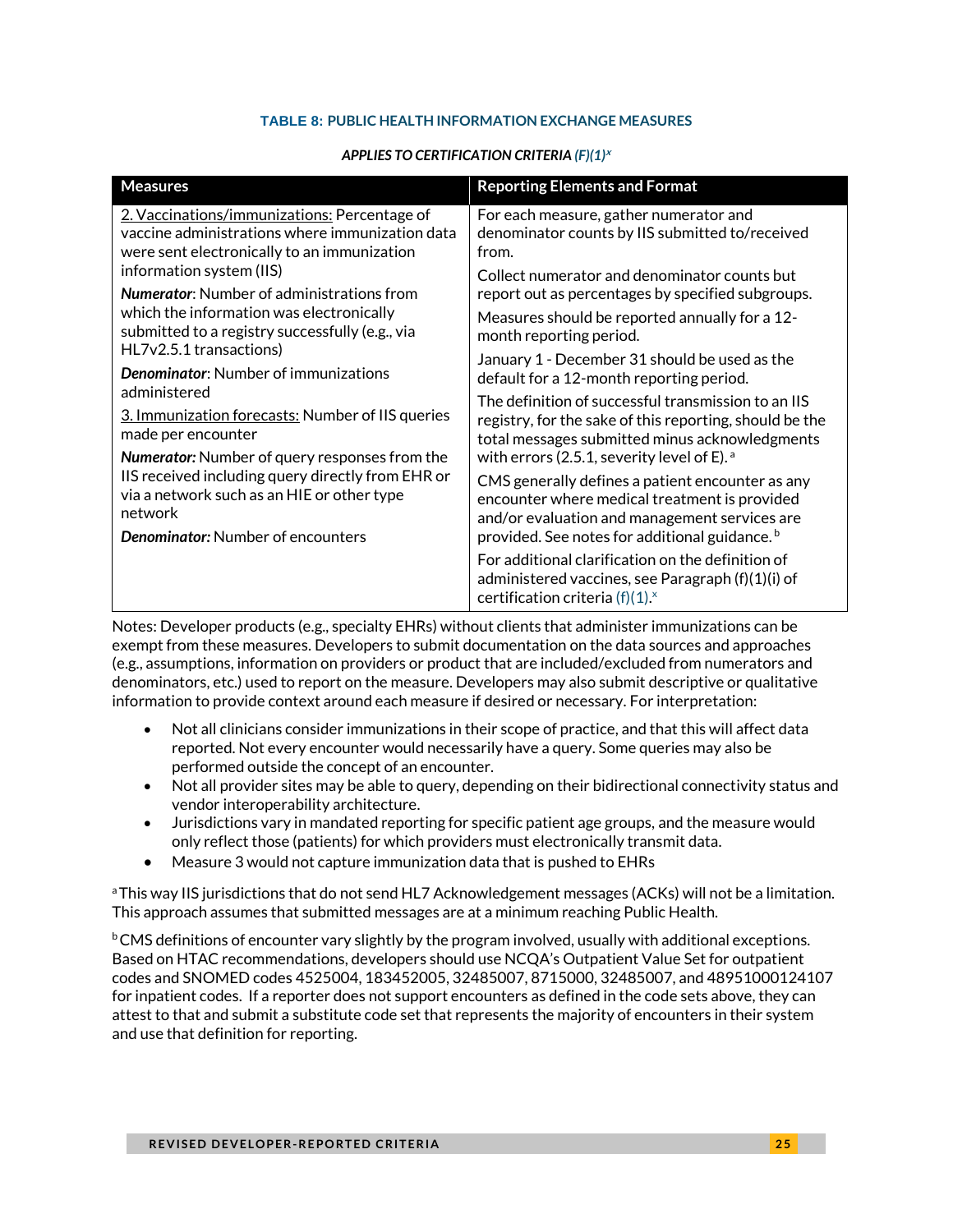#### **TABLE 9: CLINICAL CARE INFORMATION EXCHANGE MEASURES**

#### *APPLIES TO CERTIFICATION CRITERI[A \(B\)\(1\)](https://www.healthit.gov/test-method/transitions-care)* **[xi](#page-34-0)** *AN[D \(B\)\(2\)](https://www.healthit.gov/test-method/clinical-information-reconciliation-and-incorporation)*

| <b>Measures</b>                                                                                                                                                                                                                                                                                                                                | <b>Reporting Elements and Format</b>                                                                                                                                                                                                                                                                                                                |
|------------------------------------------------------------------------------------------------------------------------------------------------------------------------------------------------------------------------------------------------------------------------------------------------------------------------------------------------|-----------------------------------------------------------------------------------------------------------------------------------------------------------------------------------------------------------------------------------------------------------------------------------------------------------------------------------------------------|
| 4. C-CDAs: Percentage of C-CDA documents<br>viewed by end users (such as care team members<br>who treat patients associated with a provider) or<br>clinicians (broken out by incorporation of records)                                                                                                                                         | Aggregated by product, where possible.<br>Measures should be reported annually for a 12-<br>month reporting period.<br>January 1 - December 31 should be used as the                                                                                                                                                                                |
| Numerator 1: Number of unique C-CDAs received<br>using certified health IT that are viewed by end<br>users and clinicians<br>Numerator 2: Number of unique C-CDAs received<br>where data are viewed, reconciled, and<br>incorporated by end users and clinicians<br>Denominator: Number of unique C-CDAs received<br>using certified health IT | default for a 12-month reporting period.<br>Measure is not limited to a specific<br>mechanism/mode, but includes types such as                                                                                                                                                                                                                      |
|                                                                                                                                                                                                                                                                                                                                                | Carequality, CommonWell, HIE, EHR to EHR,<br>vendor networks and API enabled.                                                                                                                                                                                                                                                                       |
|                                                                                                                                                                                                                                                                                                                                                | Exclude duplicate C-CDAs from the numerator and<br>denominator. If there are duplicate C-CDAs,<br>measure should indicate whether at least one of the<br>duplicates is viewed.                                                                                                                                                                      |
|                                                                                                                                                                                                                                                                                                                                                | Define 'received' as successful receipt of a unique<br>CCD-A that was matched to the correct patient'. See<br>Paragraph (b)(2)(ii) of certification criteria (b)(2). <sup>xi</sup>                                                                                                                                                                  |
|                                                                                                                                                                                                                                                                                                                                                | Define "viewing" a document as having an open<br>document displayed to a user, whether the display<br>includes all or a subset of the data received, and<br>regardless of whether the user scrolls through or<br>clicks on any of the data in the document itself.                                                                                  |
|                                                                                                                                                                                                                                                                                                                                                | Define "incorporation" as to electronically process<br>structured information from another source such<br>that it is combined (in structured form) with<br>information maintained by health IT and is<br>subsequently available for use within the health IT<br>system by a user. See Paragraph (b)(2)(ii) of<br>certification criteria (b)(2).viii |
|                                                                                                                                                                                                                                                                                                                                                | Note: CCDA align with 2015 Edition Certification<br>requirement for CCD, referral note, and discharge<br>summary document templates                                                                                                                                                                                                                 |

Notes: Developers to submit documentation on the data sources and approaches (e.g., assumptions, information on providers or product that are included/excluded from numerators and denominators, etc.) used to report on the measure. Developers may also submit descriptive or qualitative information to provide context around each measure if desired or necessary.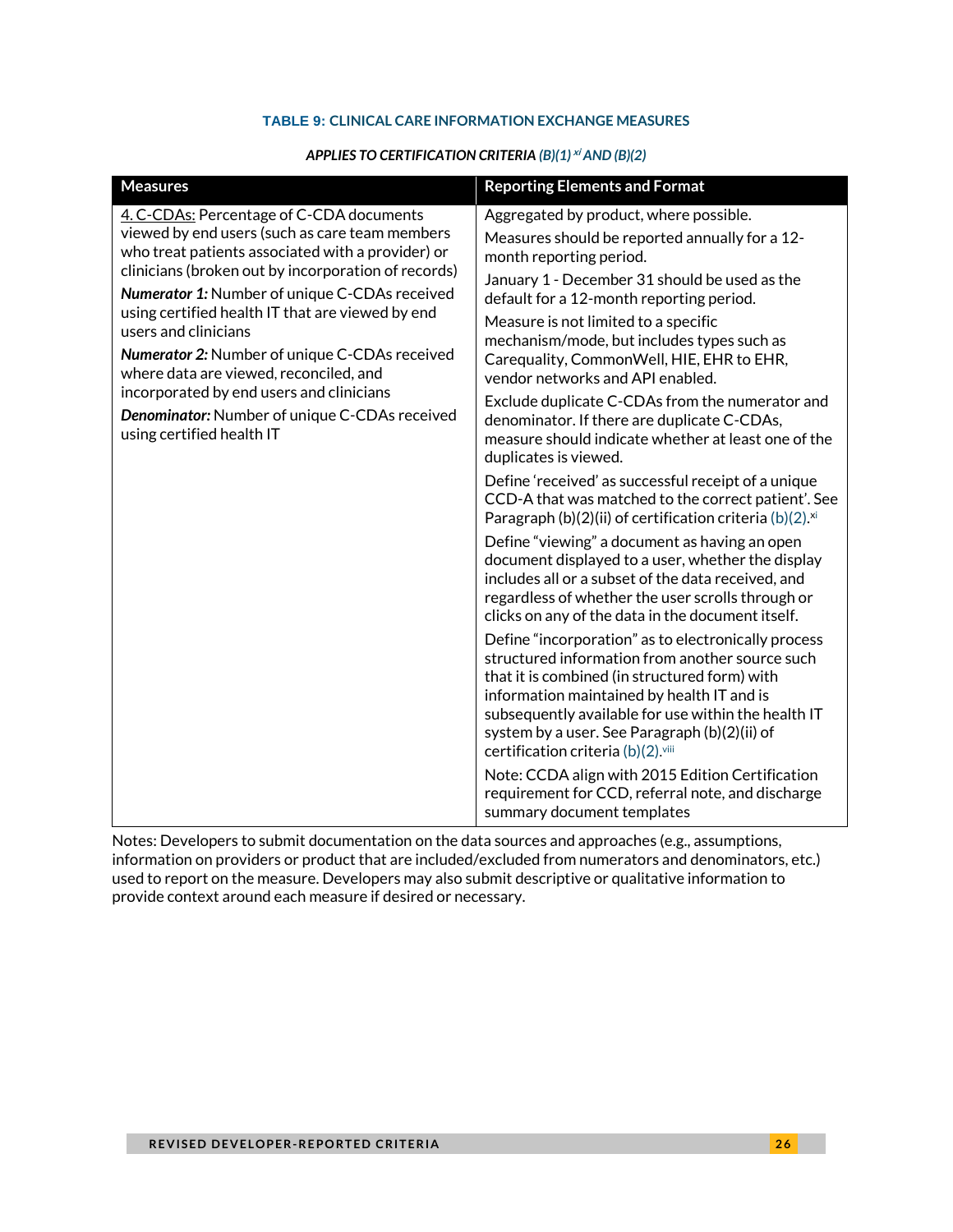#### **TABLE 10: STANDARDS ADOPTION AND CERTIFICATION CONFORMANCE MEASURES**

#### *APPLIES TO CERTIFICATION CRITERI[A \(](https://www.healthit.gov/test-method/view-download-and-transmit-3rd-party)[\(G\)\(10\)](https://www.healthit.gov/test-method/standardized-api-patient-and-population-services)***[xii](#page-34-0)** *AND (B) (10)*

| <b>Measures</b>                                                                                                                                                                                                                                                                                                                                                                                                                           | <b>Reporting elements and format</b>                                                                                                                                                                                                                                                                                                                                                                                                                                                                                                                                                                 |  |  |  |  |  |  |
|-------------------------------------------------------------------------------------------------------------------------------------------------------------------------------------------------------------------------------------------------------------------------------------------------------------------------------------------------------------------------------------------------------------------------------------------|------------------------------------------------------------------------------------------------------------------------------------------------------------------------------------------------------------------------------------------------------------------------------------------------------------------------------------------------------------------------------------------------------------------------------------------------------------------------------------------------------------------------------------------------------------------------------------------------------|--|--|--|--|--|--|
| 5. Availability of Apps Using Certified API<br>Technology: The availability of apps using certified<br>API technology (170.315(g)(10)) with the following<br>specifications                                                                                                                                                                                                                                                               | The reported data could be used in combination to<br>create a range of measures that provide indications<br>of the adoption and use of FHIR and associated<br>insight into the relative use of Core elements.                                                                                                                                                                                                                                                                                                                                                                                        |  |  |  |  |  |  |
| <b>Numerator 1: Number of registered with an EHR</b><br>developer apps using SMART on FHIR EHR Launch<br>Denominator 1: Total number of apps at product<br>level<br>Numerator 2: Number of registered with an EHR<br>developer apps using SMART on FHIR Standalone<br>Launch<br>Denominator 2: Total number of apps at product<br>level<br>6. Use of FHIR in Clinician-Facing Apps: The<br>number and percentage of FHIR API resources by | Data should be reported on a per product basis<br>(CHPL Product ID) for developers with Certified API<br>Technology.<br>Normalization of call frequency would be needed to<br>control for bulk FHIR and automatic refresh calls.<br>More than one denominator is appropriate to<br>provide insight into (a) the relative share and<br>frequency for individual FHIR Core profile calls<br>amortized over the number of applications in use<br>and (b) the relative share and frequency for<br>individual Core profile calls as a percentage of<br>aggregate calls being made. Other ways to stratify |  |  |  |  |  |  |
| clinician facing-apps<br>Numerator 1: For clinician facing endpoints,                                                                                                                                                                                                                                                                                                                                                                     | could be by customer base e.g., small practices, large<br>groups, hospitals, etc.<br>Require developers to report numerators and                                                                                                                                                                                                                                                                                                                                                                                                                                                                     |  |  |  |  |  |  |
| number of FHIR API calls (searches/reads) by<br>FHIR resource type and FHIR version                                                                                                                                                                                                                                                                                                                                                       | denominators, not just percentages.                                                                                                                                                                                                                                                                                                                                                                                                                                                                                                                                                                  |  |  |  |  |  |  |
| Denominator 1: Number of FHIR API calls<br>aggregated across all clients for the developer                                                                                                                                                                                                                                                                                                                                                | Measures should be reported annually for a 12-<br>month reporting period.                                                                                                                                                                                                                                                                                                                                                                                                                                                                                                                            |  |  |  |  |  |  |
| 7. Use of FHIR in Patient-Facing Apps: The number<br>and percentage of FHIR API resources by patient<br>facing-apps                                                                                                                                                                                                                                                                                                                       | January 1 - December 31 should be used as the<br>default for a 12-month reporting period.<br>Currently, there is no requirement to making<br>provider facing endpoints publicly available.                                                                                                                                                                                                                                                                                                                                                                                                           |  |  |  |  |  |  |
| Numerator 1: For patient-facing endpoints,<br>number of FHIR API calls (searches/reads) by<br>FHIR resource type and FHIR version.                                                                                                                                                                                                                                                                                                        | However, the developer must still report the<br>measure across all endpoint regardless of whether<br>publicly available or not.                                                                                                                                                                                                                                                                                                                                                                                                                                                                      |  |  |  |  |  |  |
| <b>Denominator 1: Number of FHIR API calls</b><br>aggregated across all clients for the developer                                                                                                                                                                                                                                                                                                                                         | Measures should be mapped to all FHIR resources,<br>not limited to USCDI.                                                                                                                                                                                                                                                                                                                                                                                                                                                                                                                            |  |  |  |  |  |  |
| 8. FHIR bulk data:                                                                                                                                                                                                                                                                                                                                                                                                                        |                                                                                                                                                                                                                                                                                                                                                                                                                                                                                                                                                                                                      |  |  |  |  |  |  |
| Numerator 1: For bulk FHIR endpoints, number of<br>FHIR API calls (searches/reads) by FHIR resource<br>type and FHIR version.                                                                                                                                                                                                                                                                                                             |                                                                                                                                                                                                                                                                                                                                                                                                                                                                                                                                                                                                      |  |  |  |  |  |  |
| <b>Denominator 1: Number of FHIR API calls</b><br>aggregated across all clients for the developer                                                                                                                                                                                                                                                                                                                                         |                                                                                                                                                                                                                                                                                                                                                                                                                                                                                                                                                                                                      |  |  |  |  |  |  |
| 9. EHI Export: A measure on EHR Full Electronic<br>Health Information (EHI) Export as required for<br>certification per (170.315(b)(10))                                                                                                                                                                                                                                                                                                  |                                                                                                                                                                                                                                                                                                                                                                                                                                                                                                                                                                                                      |  |  |  |  |  |  |
| <b>Numerator 1: Number of full data EHI</b><br>export requests processed                                                                                                                                                                                                                                                                                                                                                                  |                                                                                                                                                                                                                                                                                                                                                                                                                                                                                                                                                                                                      |  |  |  |  |  |  |
| Yes / No Attestation: "We enable direct-to-<br>individual EHI exports"                                                                                                                                                                                                                                                                                                                                                                    |                                                                                                                                                                                                                                                                                                                                                                                                                                                                                                                                                                                                      |  |  |  |  |  |  |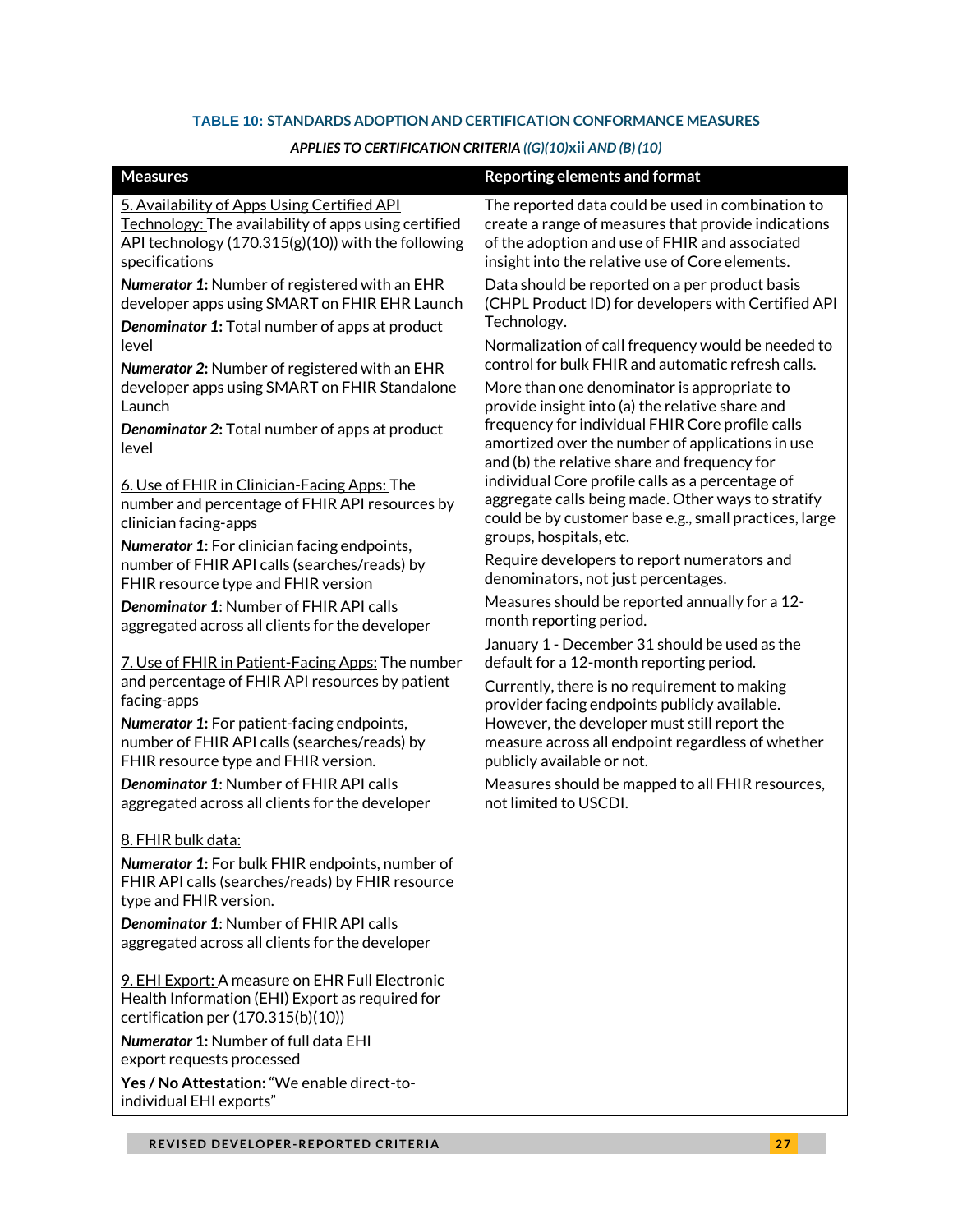Note: Developers to submit documentation on the data sources and approaches (e.g., assumptions, information on providers or product that are included/excluded from numerators and denominators, etc. ) used to report on the measure. Developers may also submit descriptive or qualitative information to provide context around each measure if desired or necessary.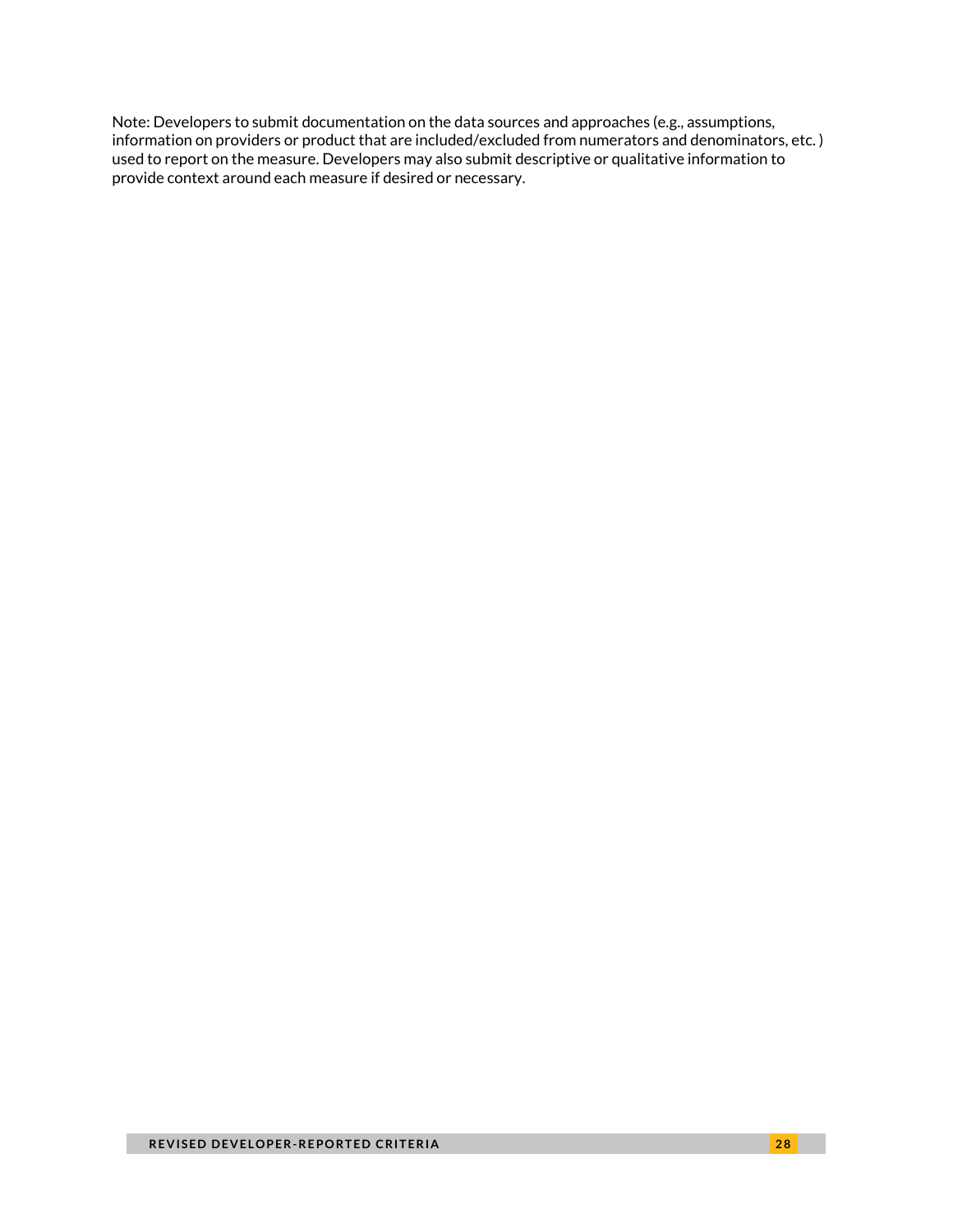# <span id="page-28-0"></span>Conclusion: Issues to Consider

The developer measures for the EHR Reporting Program aim to address information gaps in the health IT marketplace and provide insights on how certified health IT is being used. The nine core measures in this report focus on interoperability, with an emphasis on patient access, public health information exchange, clinical care information exchange, and standards adoption and conformance. These measures have been revised from previously posted draft developer-reported measures to reflect feedback received from ONC, recommendations from the HITAC and public comments, and findings from feasibility testing with developers of certified health IT.

Throughout the course of this project, we identified various themes, challenges, and issues for ONC to consider as they move forward with the rulemaking process and implement the developer measures. First, these measures will be implemented in a rapidly changing product marketplace and policy environment; moving forward, the EHR Reporting Program will need to be flexible to reflect these dynamics. Second, there is a tradeoff between the number/complexity of measures collected and the burden and costs that fall to health IT developers of certified health IT. Some of the costs and burdens to developers identified in this report could also be passed along to providers e.g., by necessitating new data use agreements, reporting requirements, and/or system enhancements required for data capture. Moving forward, ONC will need to consider these costs if additional measures or stratifications are added to the developer measures. Third, the HITAC, public, and developers all expressed concerns about potential redundancy with existing efforts such as Real World Testing and Promoting Interoperability Programs. To reduce this potential redundancy, ONC should consider ways to align or combine parts of the EHR Reporting Program with these other efforts. Finally, ONC should assess various data interpretation challenges. Since the EHR Reporting Program is focused on the developer measures, the final measures in this report are not intended to yield apples-to-apples comparisons across developers. Rather, these measures aim to provide insight into changes in outcomes over time for a given provider (i.e., "within provider" trends). ONC will need to take this perspective into account while interpreting the measures, and as these data become publicly available, additional context will need to be provided (e.g., data interpretation guide) on how the measures should be interpreted. Other potential actions to address data interpretation challenges include allowing developers to provide qualitative information around each measure to facilitate interpretation, suppressing small sample sizes, and relatedly, removing potentially sensitive information that can be used to identify customers or provide access to proprietary or competitive information.

ONC may also need to consider additional refinements to the measures to provide developers additional clarity when the program is implemented. While the measure specifications have been refined throughout the project, new issues and detailed questions may continuously arise. For example, we recently provided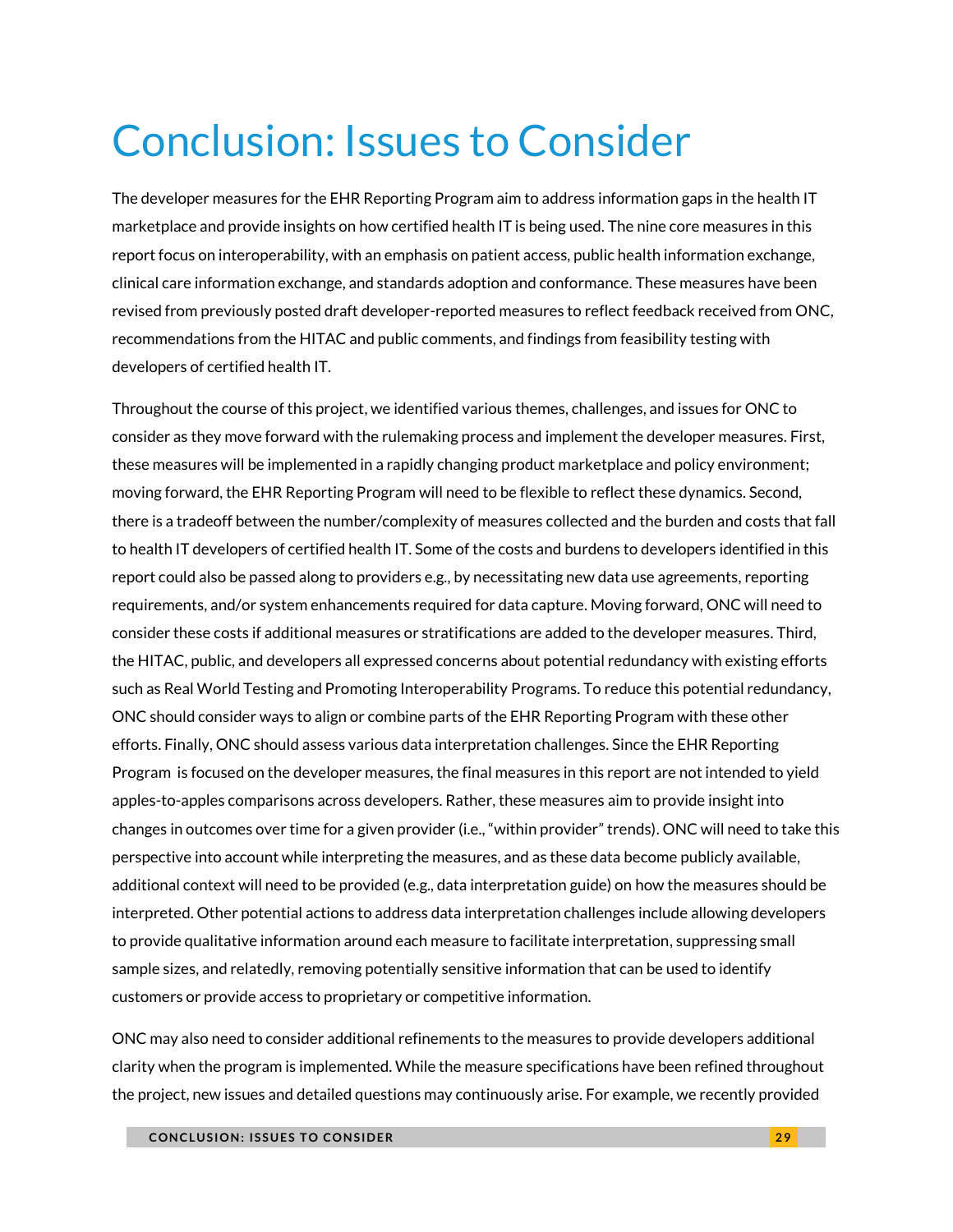additional clarity on the definition of administered vaccinations for the public health measures, even though this was never raised during the HITAC, public feedback, and feasibility testing processes. Other refinements that ONC may consider include changing the reporting period from 12 to 6 months, particularly for the API measures; adding additional measures or stratifications that were removed in response to the HITAC feedback (e.g., the data quality and completeness measure, which includes race/ethnicity data) and feasibility testing phase (e.g., stratifications by SOGI and SDOH for the patient access measure and reporting by IIS and age group for the public health measures); providing detailed guidance to providers on how the data will ultimately be reported e.g., sharing mock-up spreadsheets in advance to illustrate how ONC wants the data to be reported; and clarifying the technologies and methods for automated reporting where applicable.

ONC may also consider adding additional numerator and denominators for FHIR resources transferred to measure 6 (Use of FHIR in Clinician-Facing Apps), measure 7 (Use of FHIR in Patient-Facing Apps), and measure 8 (FHIR bulk data). In addition, ONC may also recommend stratifying measure 4 (C-CDAs) by the mechanism or mode used and whether the C-CDA is linked to a patient via patient matching. These stratifications were identified as priority areas but were ultimately excluded because of the burden to developers and uncertainty over data quality.

Finally, the measures in this report do not reflect voluntary end users' experiences using certified health IT, as originally intended by the EHR Reporting Program. As such, these measures do not fully address two major domains identified under the Cures Act—usability and user-centered design and privacy and security. To fill these gaps in the future, ONC could implement the previously-developed [voluntary user measures](https://www.urban.org/research/publication/electronic-health-record-reporting-program-voluntary-user-reported-criteria)<sup>[iv](#page-34-0)</sup> if resources of other opportunities become available.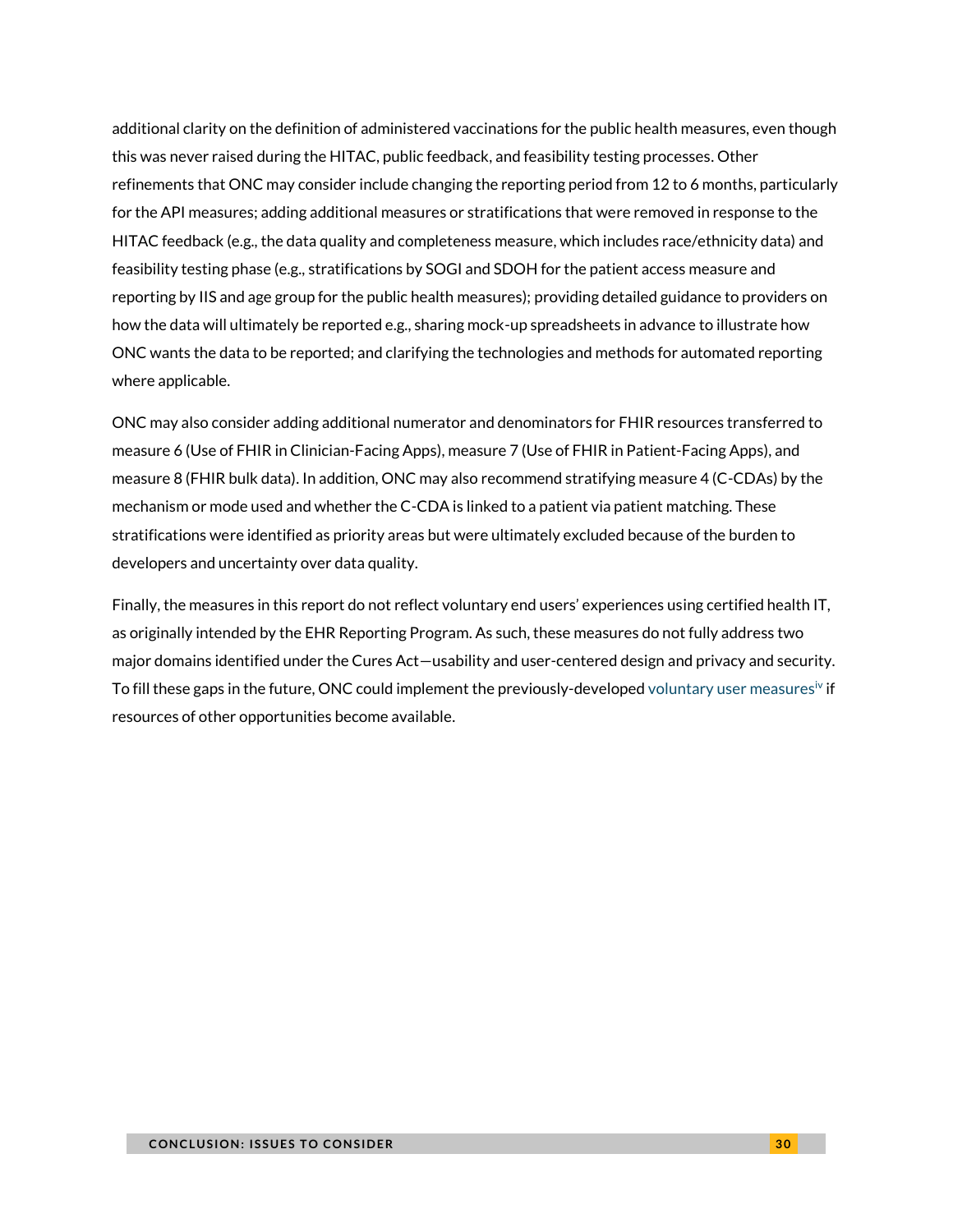# <span id="page-30-0"></span>Appendix

#### **TABLE 1A. KEY DOCUMENTS RELATED TO MEASUREMENT OF CERTIFIED HEALTH IT PERFORMANCE**

#### **ONC Publications/Programs**

- ONC Strategic Plan 2020 2025 $^2$
- $\blacksquare$  ONC HITAC Meeting Minutes<sup>3</sup>
- ONC Interoperability Standards Task Force<sup>4</sup>
- $\blacksquare$  Interoperability Roadmap<sup>5</sup>
- 2015 CEHRT requirements<sup>6</sup>
- United States Core Data for Interoperability (USCDI)<sup>7</sup>
- Proposed TEFCA Measures<sup>8</sup>
- ONC API Measurement Framework Report
- Interoperability Measurement Workshop: Current & Future Approaches to API measurement (ONC 9/23/20)

#### **CMS Publications/Programs**

- CMS Promoting Interoperability Measures<sup>9</sup>
- $\blacksquare$  CMS MIPS Measures<sup>10</sup>

#### **Standards Organizations**

Fast Healthcare Interoperability Resources (FHIR)<sup>11</sup>

#### **Health IT Publications**

- <sup>◼</sup> An Assessment of Feasibility and Exploration of Methods for the Automated Measurement of Interoperability-Standards Usage in the United States (Sujansky and Associates, 2020)
- National Trends in the Safety Performance of Electronic Health Record Systems From 2009 to 2018 (Clausen et al.) $12$
- Identification and Prioritization of Health IT Patient Safety Measures (National Quality Forum, February  $2016$ <sup>13</sup>
- Developing a National API Measurement Framework: Working Group Recommendations. (Adler-Milstein et al. 2020)

Outcomes-Measures-for-Networks-Enabling-Exchange-Final-Slides.pdf

```
9 https://www.cms.gov/regulations-guidance/promoting-interoperability/20202021-program-requirements-medicaid
```
<sup>2</sup> https://www.healthit.gov/topic/2020-2025-federal-health-it-strategic-plan

<sup>3</sup> https://www.healthit.gov/topic/federal-advisory-committees/hitac-calendar

<sup>4</sup> https://www.healthit.gov/hitac/committees/interoperability-standards-priorities-task-force-2018

<sup>5</sup> https://www.healthit.gov/topic/interoperability/interoperability-roadmap

<sup>6</sup> https://www.healthit.gov/topic/certification-ehrs/2015-edition

<sup>7</sup> https://www.healthit.gov/isa/united-states-core-data-interoperability-uscdi

<sup>8</sup> https://rce.sequoiaproject.org/wp-content/uploads/2020/08/Tech-Forum-Session-Structural-Process-and-

<sup>10</sup> https://qpp.cms.gov/mips/quality-requirements

<sup>11</sup> https://www.hl7.org/fhir/overview.html

<sup>12</sup> https://www.ncbi.nlm.nih.gov/pmc/articles/PMC7260621/

<sup>13</sup>https://www.qualityforum.org/publications/2016/02/identification\_and\_prioritization\_of\_hit\_patient\_safety\_measure s.aspx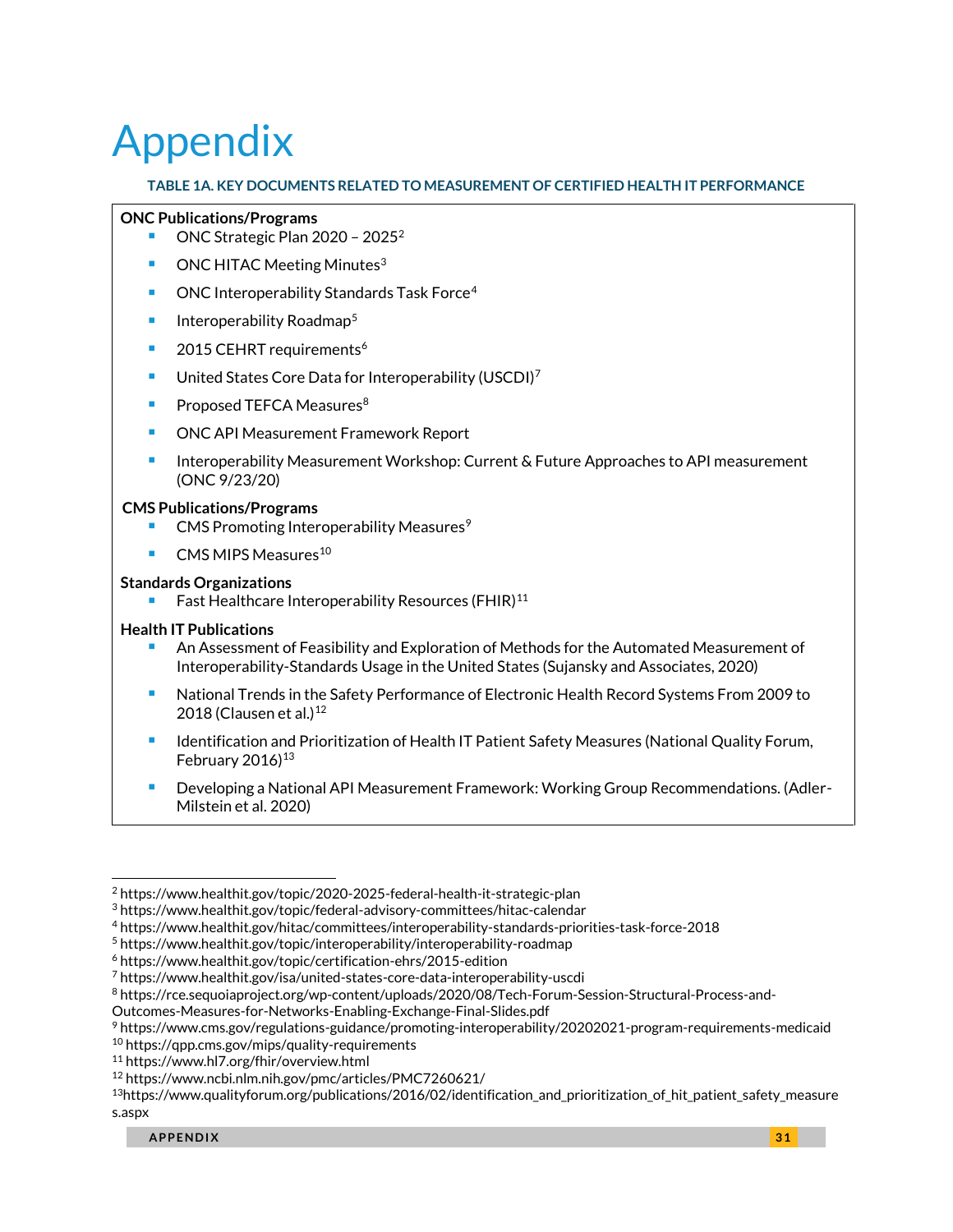- Effective Reporting Could Improve Safe Use of Electronic Health Records (Pewtrusts, 2020)<sup>14</sup>
- **■** Metrics for assessing physician activity using electronic health record log data (Sinsky et al. 2020)<sup>15</sup>
- **EHR** audit logs: A new goldmine for health services research? (Julia Adler-Milstein, et al., 01/20)<sup>16</sup>

### **TABLE 2A. PARTICIPANTS IN MARKET RESEARCH DISCUSSIONS**

### **Individuals:**

- Dr. Sarah Corley, Chief Medical Officer, MITRE
- Dr. Jacob Reider, CEO, Alliance for Better Health
- Dr. David Nilasena, Chief Medical Officer, CMS
- Dr. Terry Cullen, Retired Rear Admiral, US Public Health Service and former CIO with the Indian Health Service (IHS)

### **Organizations:**

- OCHIN: Scott Fields, Jen Stoll, Paul Matthews
- Sequoia/Carequality: Dave Cassel, Mariann Yeager
- CRISP: David Horrocks, Marc Rabner, Adrienne Ellis
- NYeC: Rachel Eager, Christie Doria, Nicole Casey, Zoe Barber, Elizabeth Amato
- Texas Medical Association: Shannon Vogel, Dr. Joseph Schneider, Andrea Cobb

### **TABLE 3A. PARTICIPANTS IN SEMI-STRUCTURED INTERVIEWS**

- **NYeC**: Nicole Casey, Rachel Eager, Christie Doria, Elizabeth Amato
- **Athenahealth**: Joe Ganley, Jennifer Michaels, Dan Rosen, Chad Dodd, Stephanie Zaremba, Chris Barnes
- <sup>◼</sup> **Nextgen**: Cherie Holmes-Henry, Robert Larson, Lisa Bradshaw, Michelle Knighton, Mike Boucher
- <sup>◼</sup> **Cerner**: Jeff Wall, Dale Owens, Kayla Thomas, Becca Green, Dave Brumbach, Doug Pratt, Jason Mitchell, John Travis, Jessica Hall, Leslie Lindsey, Michael Warner, Hans Buitendijk, Drew Torres
- **OCHIN:** Jen Stoll, Paul Matthews, Scott Fields
- **Epic**: Michael Saito, Alya Sulaiman, Janet Campbell, Sasha TerMaat
- **DirectTrust: Scott Stuewe**
- <sup>◼</sup> **Alliance for Better Health**: Jacob Reider

### **TABLE 4A. PARTICIPANTS IN ONC SME INTERVIEWS/DISCUSSIONS**

- Rachel Abbey and Dan Chaput (ONC)
- Prashila Dullabh (NORC)
- Will Gordon (Brigham and Women's Hospital)
- Brendan Keeler (Zus Health)
- Nicole Kemper and Anita Samarth (Clinovations)

<sup>14</sup> https://www.pewtrusts.org/en/research-and-analysis/issue-briefs/2020/03/effective-reporting-could-improve-safeuse-of-electronic-health-records

<sup>15</sup> https://academic.oup.com/jamia/article/27/4/639/5728718

<sup>16</sup> https://pubmed.ncbi.nlm.nih.gov/31821887/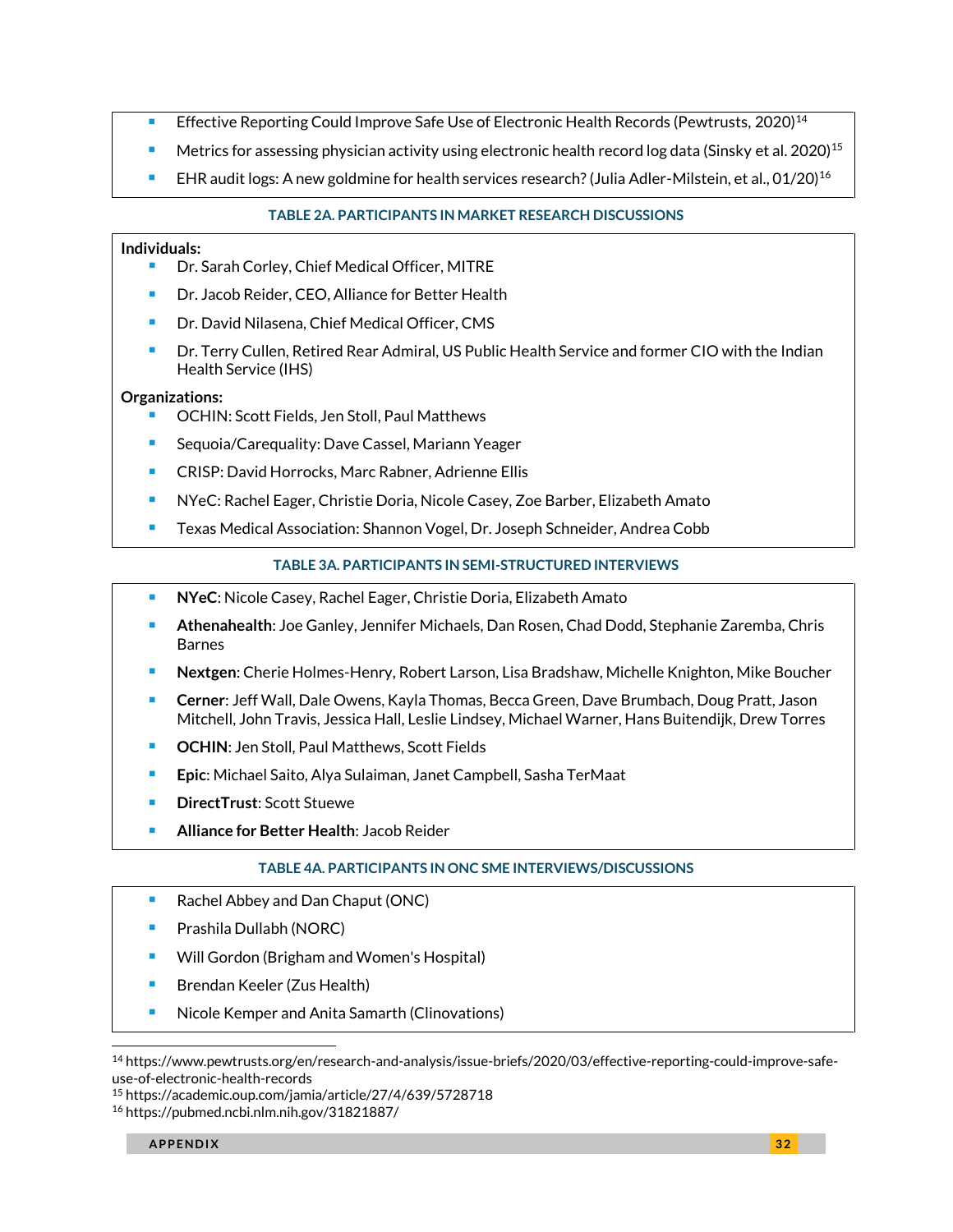- Julia Adler-Milstein (UCSF)
- Mark Savage (Savage Consulting)
- Walter Sujansky (Sujansky & Associates)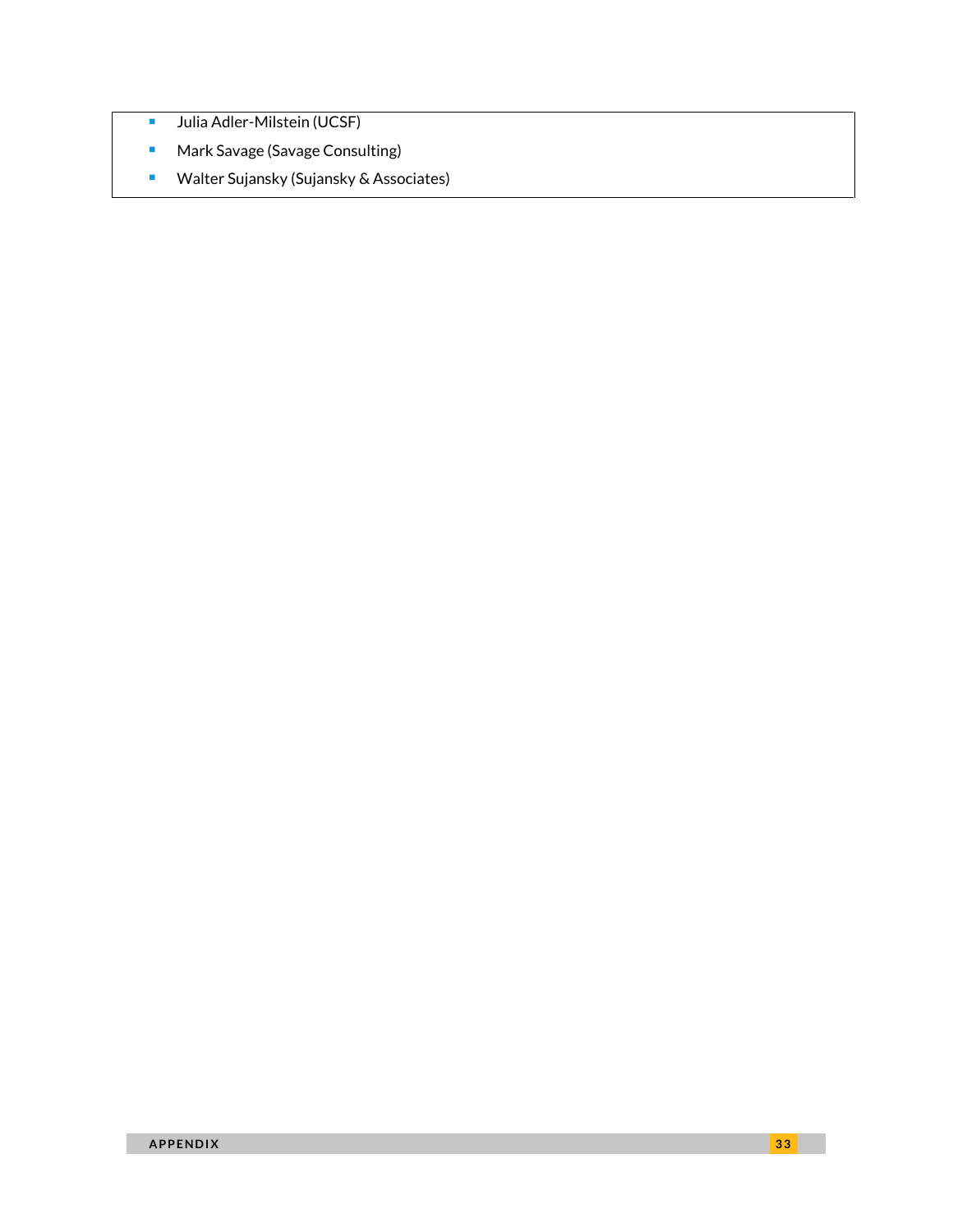|                                   | Burden Rating: 1 (low)-10 (high) |                |                |                |          |                          | Cost Rating: 1 (low)-10 (high) |                |                          |                |           | Time to implement measure (months) |                |           |           |  |
|-----------------------------------|----------------------------------|----------------|----------------|----------------|----------|--------------------------|--------------------------------|----------------|--------------------------|----------------|-----------|------------------------------------|----------------|-----------|-----------|--|
| <b>Measure</b>                    | 1A                               | 1B             | $\overline{2}$ | 3              | 4        | 1A                       | 1B                             | $\overline{2}$ | 3                        | 4              | 1A        | 1B                                 | $\overline{2}$ | 3         | $4*$      |  |
| 1: Patient<br>access              | $\overline{2}$                   | $\blacksquare$ | $6 - 7$        | 5              | $3 - 4$  | 2                        | $2 - 3$                        | $6 - 7$        |                          | $\blacksquare$ | $\leq 12$ | $12 - 24$                          | 24-36          | $18 - 24$ | 34        |  |
| 2:PH<br>(send)                    | $2 - 3$                          | 6              | 10             | $\overline{7}$ | 8        |                          | ۰                              | 10             |                          | ÷              | < 12      | $12 - 24$                          | 36             | $18 - 24$ | 34-40     |  |
| 3:PH<br>(receive)                 | $2 - 3$                          | 6              | 10             | $\overline{7}$ | 8        | $\overline{\phantom{a}}$ | $\blacksquare$                 | 10             | $\sim$                   | $\blacksquare$ | $\leq 12$ | $12 - 24$                          | 36             | $18 - 24$ | 34-40     |  |
| $4 - 1: C -$<br>CDAs<br>viewed    | 2                                | $\overline{4}$ | $6 - 7$        | 5              | 8        | $\overline{\phantom{a}}$ | ٠                              | $6 - 7$        | $\sim$                   | $\sim$         | $\leq 12$ | ۰                                  | 36             | $18 - 24$ | $34 - 40$ |  |
| $4 - 2: C -$<br>CDAs R/I          | 10                               | 10             |                |                |          | 10                       | 10                             |                |                          |                | 36        | 36                                 |                |           |           |  |
| $5:#$ of<br>apps                  | $2 - 4$                          | $2 - 4$        | 2              | Do not<br>know | 9        | $4 - 6$                  | $4 - 6$                        | $\overline{2}$ | ×.                       | ÷              | 12        | $12 - 24$                          | 12             | $18 - 24$ | $34 - 40$ |  |
| 6: FHIR<br>(clinician-<br>facing) | $5-6$                            | $5-6$          | 2              | Do not<br>know | $9 - 10$ | $4 - 6$                  | $4 - 6$                        | $\overline{2}$ | $\overline{\phantom{a}}$ | $\blacksquare$ | 12        | $12 - 24$                          | 12             | $18 - 24$ | $34 - 40$ |  |
| 7: FHIR<br>(patient-<br>facing)   | $5-6$                            | $5-6$          | $\overline{2}$ | Do not<br>know | $9 - 10$ | $4 - 6$                  | $4 - 6$                        | $\overline{2}$ |                          |                | 12        | $12 - 24$                          | 12             | $18 - 24$ | $34 - 40$ |  |
| 8: Bulk<br><b>FHIR</b>            | $5-6$                            | $5-6$          | $\overline{2}$ | Do not<br>know | $9 - 10$ | 2                        | $5-6$                          | $\overline{2}$ | $\blacksquare$           | $\blacksquare$ | 12        | $12 - 24$                          | 12             | 18-24     | $34 - 40$ |  |
| 9:EHI<br>export                   |                                  |                | 2              | Do not<br>know |          |                          | $4 - 6$                        | $\overline{2}$ |                          |                | $12 - 24$ | $12 - 24$                          | 12             | $18 - 24$ |           |  |

#### **APPENDIX TABLE 5A: DEVELOPER-SPECIFIC ESTIMATES OF ANTICIPATED BURDEN, FINANCIAL COST, AND TIME TO IMPLEMENT MEASURES**

Notes: 1A, 1B, 2, 3, and 4 refer to de-identified EHR developers. Developer 1 provide separate estimates for their cloud-based (1A) and locally hosted EHR products (1B). R/I= reconciled/incorporated.

\*For Developer 4, the timeline for all measures except measure one would be 18-24 months for development and 16 months for deployment. Measure 1 would be 18 months for development and 16 months for deployment.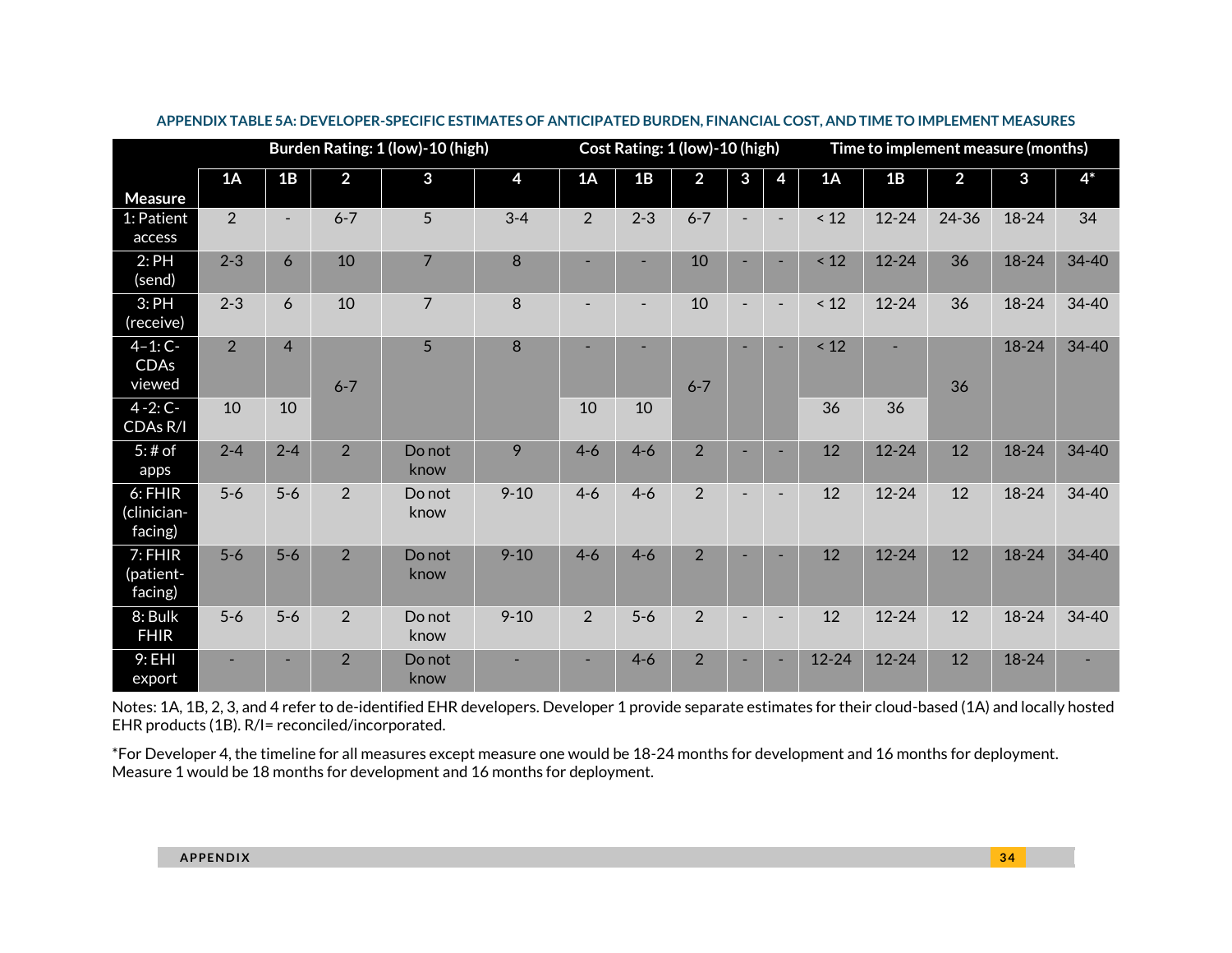#### **APPENDIX: LINK REFERENCE LIST**

<span id="page-34-0"></span><sup>i</sup>Urban.org. "Funding Principles." [https://www.urban.org/aboutus/funding-principles.](https://www.urban.org/aboutus/funding-principles)

iiDepartment of Health and Human Services, Office of the Secretary. (2020) "21st Century Cures Act: Interoperability, Information Blocking, and the ONC Health IT Certification Program." [https://www.federalregister.gov/documents/2020/05/01/2020-07419/21st-century-cures-act](https://www.federalregister.gov/documents/2020/05/01/2020-07419/21st-century-cures-act-interoperability-information-blocking-and-the-onc-health-it-certification)[interoperability-information-blocking-and-the-onc-health-it-certification.](https://www.federalregister.gov/documents/2020/05/01/2020-07419/21st-century-cures-act-interoperability-information-blocking-and-the-onc-health-it-certification)<sup>ii</sup> HealthIT.gov. (2021) "EHR Reporting Program." [https://www.healthit.gov/topic/certification-health-it/ehr-reporting-program.](https://www.healthit.gov/topic/certification-health-it/ehr-reporting-program)

<sup>iv</sup> Ramos, C., Johnston, E.M., Blavin, F., Ozanich, G., & Frye, K. (2020) "Electronic Health Record Reporting Program Voluntary User-Reported Criteria." [https://www.urban.org/research/publication/electronic](https://www.urban.org/research/publication/electronic-health-record-reporting-program-voluntary-user-reported-criteria)[health-record-reporting-program-voluntary-user-reported-criteria.](https://www.urban.org/research/publication/electronic-health-record-reporting-program-voluntary-user-reported-criteria)

<sup>v</sup>HealthIT.gov. (2021) "Final Report of the Health Information Technology Advisory Committee's EHR Reporting Program Task Force 2021." [https://www.healthit.gov/sites/default/files/page/2021-10/2021-](https://www.healthit.gov/sites/default/files/page/2021-10/2021-09-09_EHRRP_TF_2021__HITAC%20Recommendations_Report_signed_508.pdf) [09-09\\_EHRRP\\_TF\\_2021\\_\\_HITAC%20Recommendations\\_Report\\_signed\\_508.pdf.](https://www.healthit.gov/sites/default/files/page/2021-10/2021-09-09_EHRRP_TF_2021__HITAC%20Recommendations_Report_signed_508.pdf)

vi Urban.org. (2021) "Electronic Health Record (EHR) Draft Developer-Reported Public Comments." [https://www.urban.org/sites/default/files/2021/10/05/electronic\\_health\\_record\\_ehr\\_draft\\_developer](https://www.urban.org/sites/default/files/2021/10/05/electronic_health_record_ehr_draft_developer-reported_public_comments.pdf)[reported\\_public\\_comments.pdf.](https://www.urban.org/sites/default/files/2021/10/05/electronic_health_record_ehr_draft_developer-reported_public_comments.pdf)

viiUrban.org. (2021) "Electronic Health Record Reporting Program." [https://www.urban.org/sites/default/files/2021/08/11/electronic\\_health\\_record\\_reporting\\_program.pdf.](https://www.urban.org/sites/default/files/2021/08/11/electronic_health_record_reporting_program.pdf)

viii HealthIT.gov. (2020) "§170.315(b)(2) Clinical information reconciliation and incorporation." [https://www.healthit.gov/test-method/clinical-information-reconciliation-and-incorporation.](https://www.healthit.gov/test-method/clinical-information-reconciliation-and-incorporation) 

ix HealthIT.gov. (2021) "§170.315(e)(1) View, download, and transmit to 3rd party." [https://www.healthit.gov/test-method/view-download-and-transmit-3rd-party.](https://www.healthit.gov/test-method/view-download-and-transmit-3rd-party)

<sup>x</sup>HealthIT.gov. (2020) "§170.315(f)(1) Transmission to immunization registries." [https://www.healthit.gov/test-method/transmission-immunization-registries.](https://www.healthit.gov/test-method/transmission-immunization-registries) 

xi HealthIT.gov. (2021) "§170.315(b)(1) Transitions of care." [https://www.healthit.gov/test](https://www.healthit.gov/test-method/transitions-care)[method/transitions-care.](https://www.healthit.gov/test-method/transitions-care)

 $xii$  HealthIT.gov. (2021) "§170.315(g)(10) Standardized API for patient and population services." [https://www.healthit.gov/test-method/standardized-api-patient-and-population-services.](https://www.healthit.gov/test-method/standardized-api-patient-and-population-services) 

xiiiUrban.org. [https://www.urban.org/policy-centers/health-policy-center/projects/ehr-reporting-program.](https://www.urban.org/policy-centers/health-policy-center/projects/ehr-reporting-program)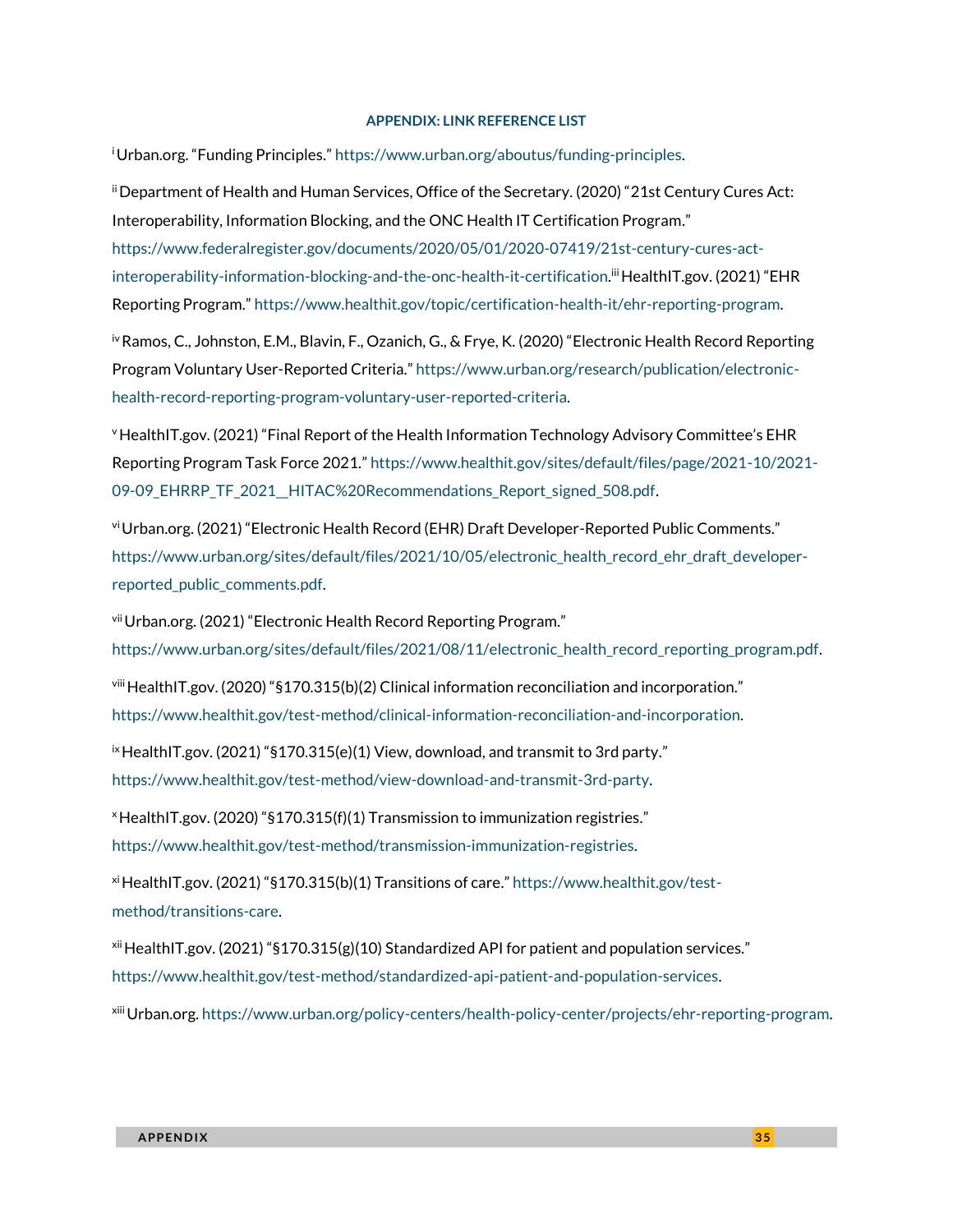### <span id="page-35-0"></span>**STATEMENT OF INDEPENDENCE**

The Urban Institute strives to meet the highest standards of integrity and quality in its research and analyses and in the evidence-based policy recommendations offered by its researchers and experts. We believe that operating consistent with the values of independence, rigor, and transparency is essential to maintaining those standards. As an organization, the Urban Institute does not take positions on issues, but it does empower and support its experts in sharing their own evidence-based views and policy recommendations that have been shaped by scholarship. Funders do not determine our research findings or the insights and recommendations of our experts. Urban scholars and experts are expected to be objective and follow the evidence wherever it may lead.